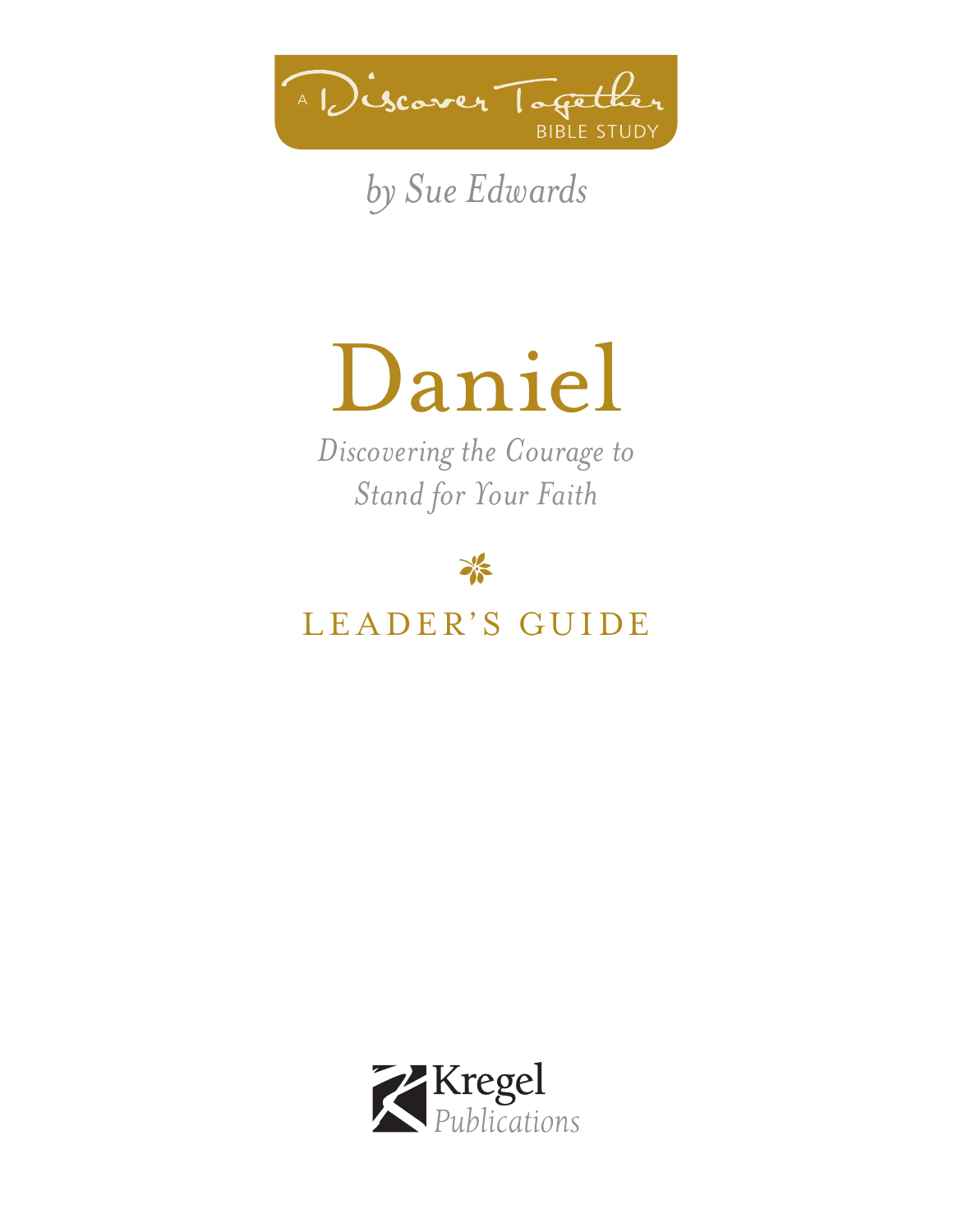*Daniel: Discovering the Courage to Stand for Your Faith* Leader's Guide ©20143 Sue Edwards

Published by Kregel Publications, a division of Kregel, Inc., 2450 Oak Industrial Dr. NE, Grand Rapids, MI 49505.

All Rights Reserved

This guide may be printed and distributed for personal use only. Commercial distribution, posting on websites, or posting on other electronic or print services for public distribution is prohibited without the written permission of the author or publisher.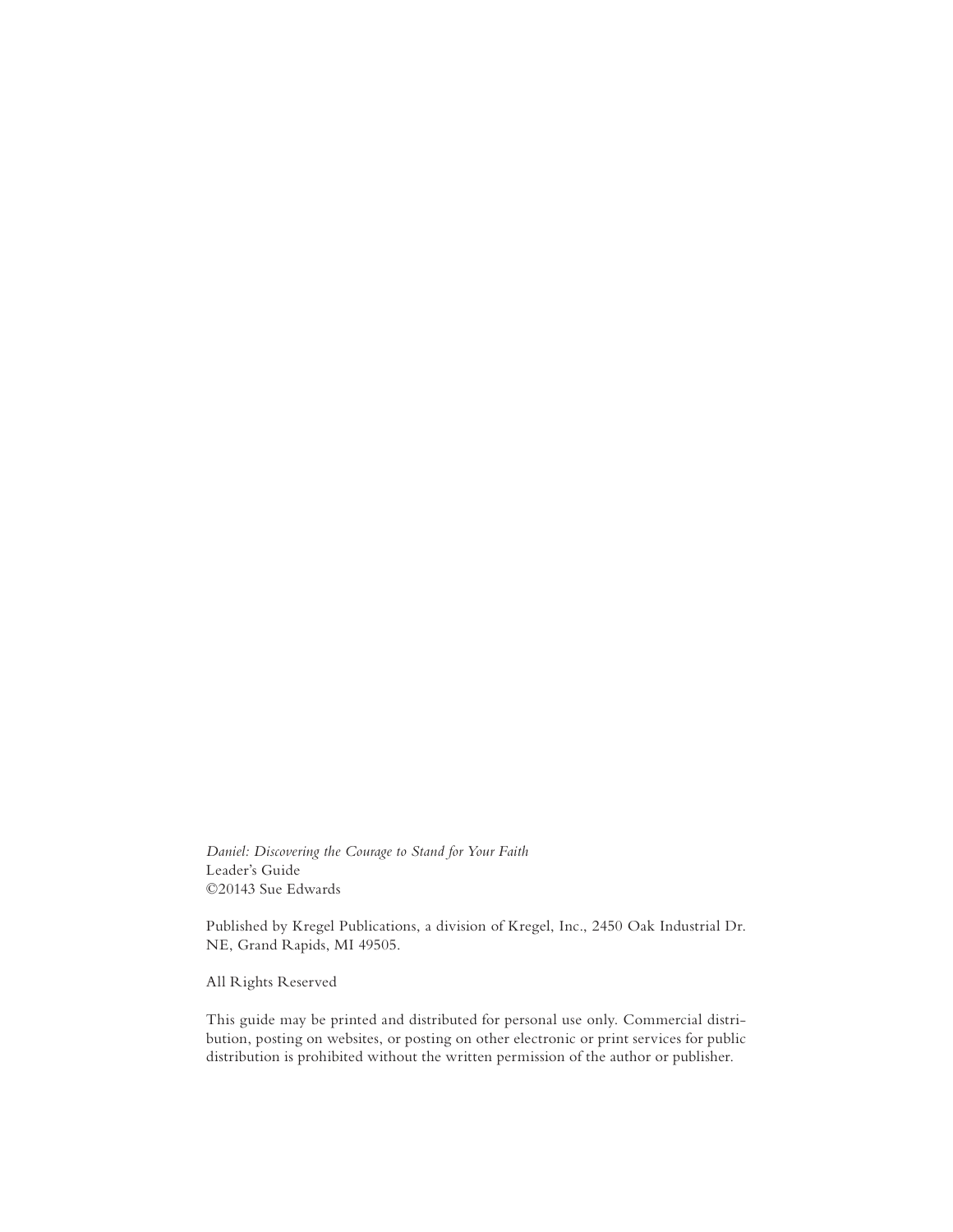### Before You Begin . . .

Most Christians laud Daniel as one of the most beloved and respected heroes of the faith. We have studied his memoirs for centuries to learn how to obey God in difficult circumstances. Stories of Daniel in the lions' den, Daniel interpreting the writing on the wall, and Daniel's friends Shadrach, Meshach, and Abednego in the fiery furnace are staples in most children's curriculum. Also, God revealed foundational prophecies to Daniel that help us understand his sovereign redemptive plan for the world.

Today we can add another important reason to study the book of Daniel. He thrived in a hostile environment, in exile, where we find ourselves today. We have not been exiled to another country but we live in a post-Christian nation that feels like exile to many of us. Our world has changed and now many of the practices and principles we hold sacred are no longer honored. In light of those changes, how do we find the courage to stand for our faith like Daniel? He lived among the pagans with exemplary integrity. After exposure to Daniel, many pagans saw Daniel's God differently, some even reverencing the God of Israel. Daniel worked for the common good of the pagan rulers and nations he served, living out Jeremiah's instructions in 29:7, "Also, seek the peace and prosperity of the city to which I have carried you into exile. Pray to the LORD for it, because if it prospers, you too will prosper." God is calling us to learn how to honor him in a pagan land and to seek the common good of that place. You have chosen a study that could not be more relevant!

Women in your world need to learn these new attitudes and skills. If you invite other women to join you, familiarize yourself with this Leader's Guide. Then, as you work your way through the study, read the week-by-week leader's guide. I have included discussion topics particular to that lesson, trouble-shooting tips, activity ideas, and other pertinent information and counsel to aid in a productive group experience.

If you are new at leading a small group, be sure to digest the Training Guide for Small-Group Leaders—which you can find online at http://www.discovertogetherseries.com—before your first gathering. Even if you have led groups before, consider reviewing the instructions and tips in the Training Guide. Skilled leaders enhance the likelihood that a group will bond and thrive, but a poor leader usually stifles healthy interaction. If you encounter particular challenges in your group, refer back to the Training Guide for help, or send me a Facebook message at Facebook.com/DiscoverTogetherSeries.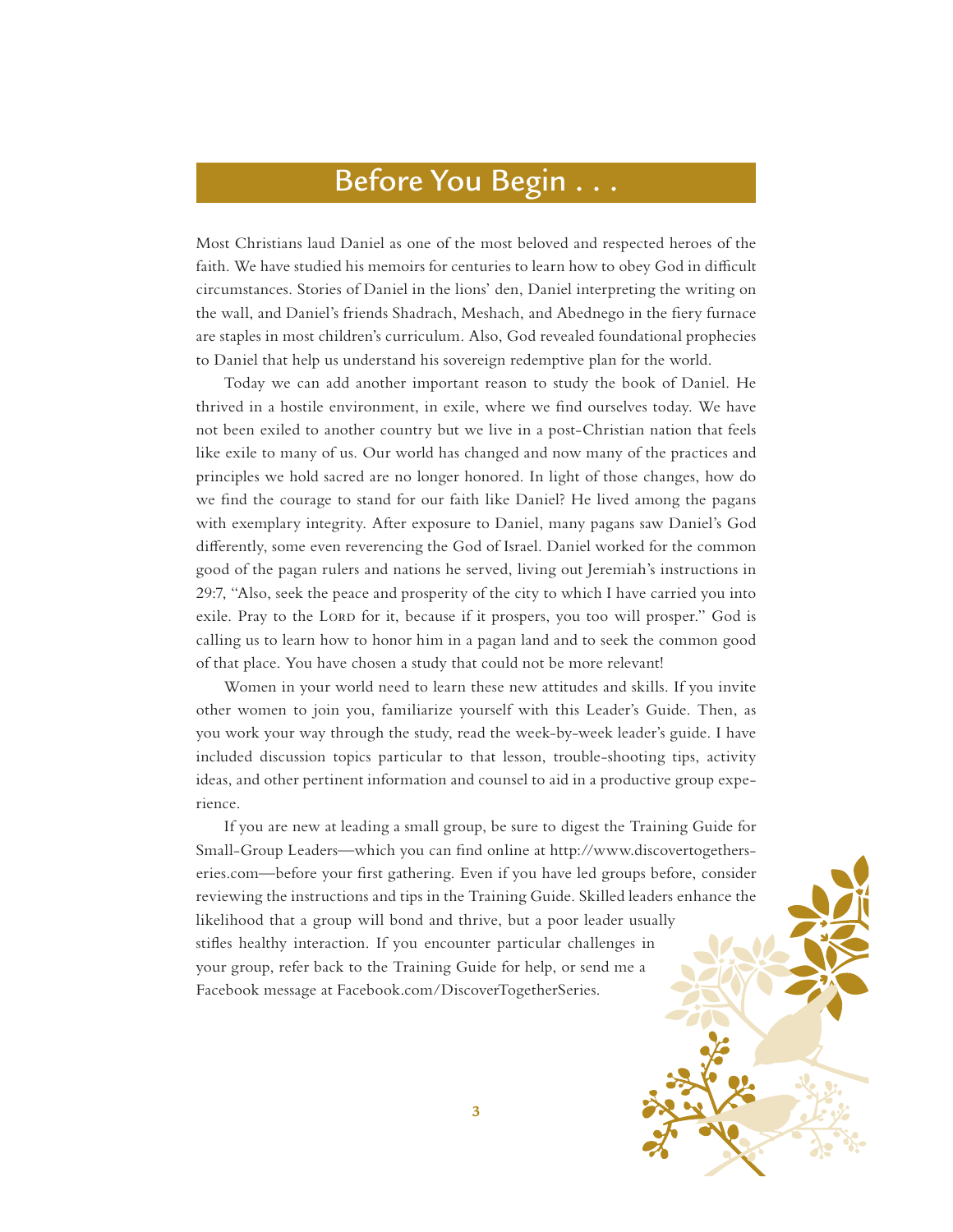#### **A SERIOUS STUDY**

Every book of the Bible has an ethos, an atmosphere or tone. Daniel's memoirs reflect a serius tone. The book is composed of the selected memoirs of a godly man who prospered in difficult situations because of a strong faith and consistent walk with God. His writings have been preserved so we can learn from him and emulate his practices. The study should foster deep discussions that develop true disciples ready for the real world. Learning how to live in a post-Christian world challenges women today but gaining needed insights and practicing new skills should result in more productive lives and a more vibrant witness for Christ. If some of the participants struggle with the serious nature of the study, remind them that the ultimate goal of the book is to enable them to thrive in trials, finding joy, peace, and a way to make Jesus look good whatever occurs. When a woman knows what to do in the midst of struggles, her heart can rest in both good times and bad. God has prepared her for anything. And that's a great feeling!

### **A SAFE PLACE**

Creating a group atmosphere that feels open and protected will be especially important as you discuss these serious issues. We need a place where we can be brutally honest about our doubts and fears. We need a place where no questions are off limits. Your role as a leader is to create a safe place to process and share. Safe places destroy roadblocks to faith and bring down strongholds, resulting in spiritual, emotional, and mental health. As you guide the group with skill and a caring heart, women may actually change the way they think, feel, and act when faced with troubling circumstances. What a privilege!

### **DESIGN OF THE STUDY**

Each lesson walks you verse by verse through Daniel's memoirs. Observation, interpretation, application, correlation, opinion, and share questions flow, guiding you through the text to help you grasp God's intended meaning and apply it to life today. This methodical approach is based on sound interpretive principles designed to reduce error and speculation. However, occasionally women will be asked to place themselves into the setting or the shoes of participants, but this exercise, although somewhat speculative, helps the passage come alive in the mind's eye of contemporary readers. Opinion and share questions aid in application to current and personal issues.

The goal isn't just head knowledge—it's life change. Authentic growth includes fresh thinking that leads to new attitudes and convictions, followed by changed behavior. The lessons are designed to transform the student, from head to heart to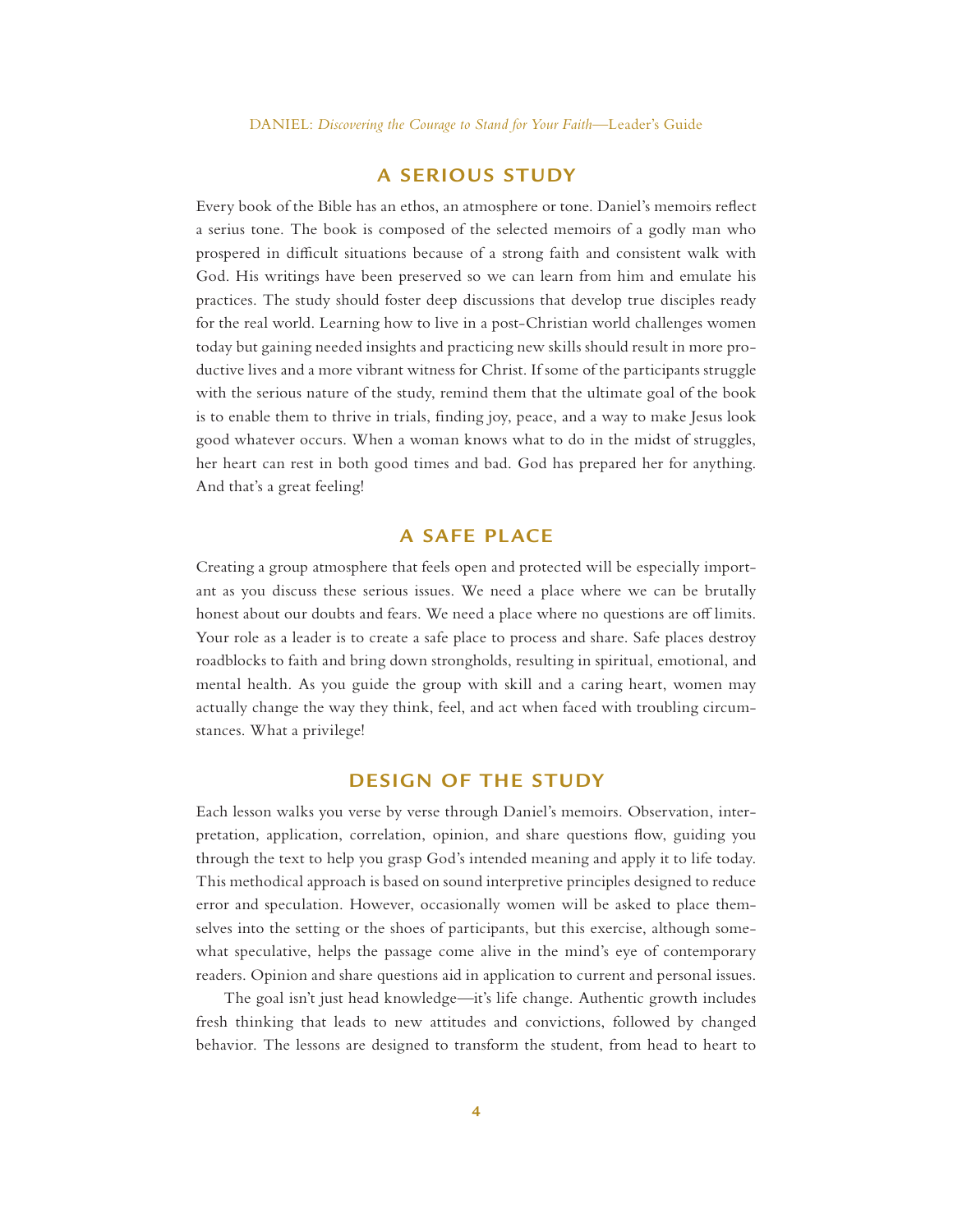hand. Although each lesson is grounded in the book of Daniel, occasionally you will study other related passages.

I will provide short commentaries on unclear or perplexing passages. My goal in this Leader's Guide is not to overwhelm you with massive amounts of information but instead to give you concise answers that will help you guide your group through any "rough spots." It also provides additional quality resources for further study on your own.

### **DISCOVERY LEARNING**

What distinguishes *The Discover Together Series* from many other Bible studies? Too many Bible studies are full of author's commentary, their own conclusions and discoveries written down to encourage others. And that's good. But for women to grow stronger in their faith, to put down deep roots, they need to wrestle with these issues for themselves. They need to process what *they* believe Scripture says to them personally and how *they* need to apply it to particular situations in their own lives. Discovery learning leads to women owning our own faith, which is mandatory when personal storms descend. But unless we have deep roots into biblical truths that we have grown over time, we are easily uprooted. When we think deeply about how the Bible applies to our own lives, and particularly when we talk about these issues with others, we are far more likely to develop an enduring faith that can withstand the trials and tribulations that we all face from time to time.

Help women understand the value of getting into God's Word for themselves as well as discussing their discoveries with others. These endeavors reap rich spiritual rewards—the benefit of women discovering God's Word for themselves.

It's easier to read someone else's discoveries. It's not messy or nearly as time-consuming. But if we want to help women grow up in Christ, we must be willing to wade into the mess and deal with the confusion. Otherwise we produce women research calls "received knowers." These women rely too heavily on experts but never truly develop their own faith systems that inform them and carry them through when they need personal answers and help. You have chosen a Bible study designed to challenge women to discover God's truths for themselves—and you will be a vital part of the process as you lead women well. Determine to stick with women for the long haul and remember that God uses His Word and discovery learning to change lives for eternity.

#### **WILL YOU END WITH A WRAP-UP MESSAGE?**

Leading small groups and teaching the Bible are two different skills. When you wear your small-group leader's hat, you do not lecture! But you may want to end your time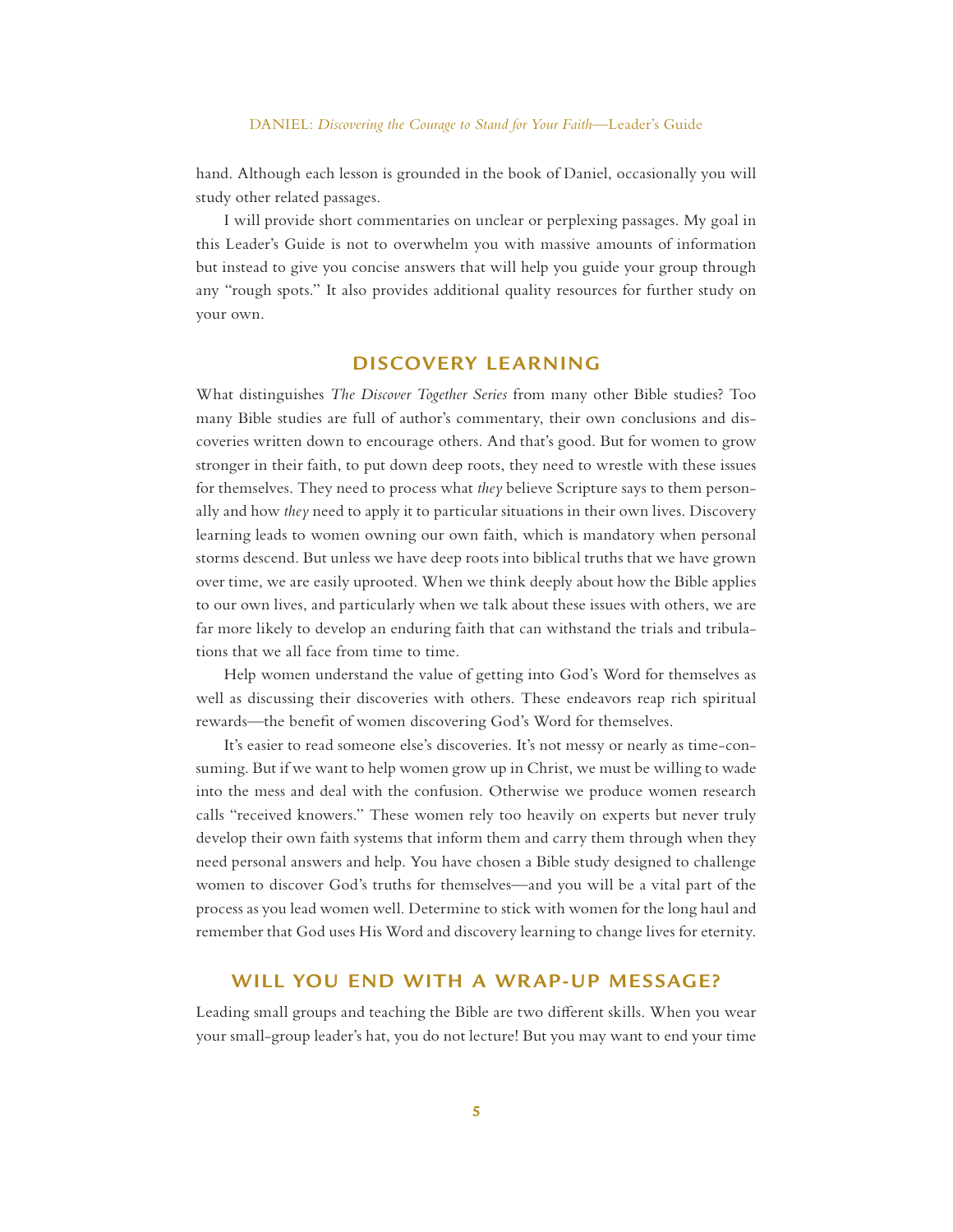#### DANIEL: *Discovering the Courage to Stand for Your Faith*—Leader's Guide

by putting on a teacher's hat. Participants often enjoy hearing a message to crystallize biblical truth after they have spent time studying on their own and learning from one another.

Your wrap-up might be a ten-minute informal presentation, allowing for interaction and questions, or a forty-five minute formal lecture, more like a pastor's message on Sunday. If your study consists of several small groups, you may prefer a formal lecture. If you're meeting in a home, your group may prefer a more interactive format. Use what works for you and your group. Resources to sharpen your teaching skills are listed on page 7. If you believe that God may want you to teach the Bible, step out and try.

Women love to hear their own leaders teach them rather than hear virtual teachers on DVD. At first, your skills may not be as honed as more experienced teachers, but in time and with practice you should improve. And you have advantages over a virtual teacher. Women need models they can watch, hug, and talk to. And when one of their own steps out and is used by God, it inspires everyone to step forward and use their gifts, too. So, if something in you says, "teach!"—then go for it!

### **INTRODUCTORY IDEAS**

If you plan to include lecture in your format, you may want to begin with introductory comments about Daniel, his time in history, and what the Babylonian and Assyrian exile meant in the lives of the Jewish people. What do the women in your group know about Daniel and his friends who were deported from their homeland? Or do they need insight into Babylonian and Assyrian history and culture at that time? Do they need to get to know you as their teacher or have an opportunity to learn more about each other? Do they need time to interact, building trust and comfort in the group? Ask the Holy Spirit to direct you as you consider how to prepare your group for the study.

### **ENLIST WOMEN TO TEACH WITH YOU**

Other women have something to say that would benefit the group. Listen attentively when they tell how God works in their lives. Identify women who inspire others. Who holds a high view of the Bible and has spent time studying? Who walks close to God? Who lives wisely? Who is articulate? Passionate? Growing? Mature? Organized in their thinking?

If you add a teaching element to your Bible study format, consider asking one of these women to share a short testimony or deliver the message for the entire group that week. She will need a cooperative attitude. When you give a woman the platform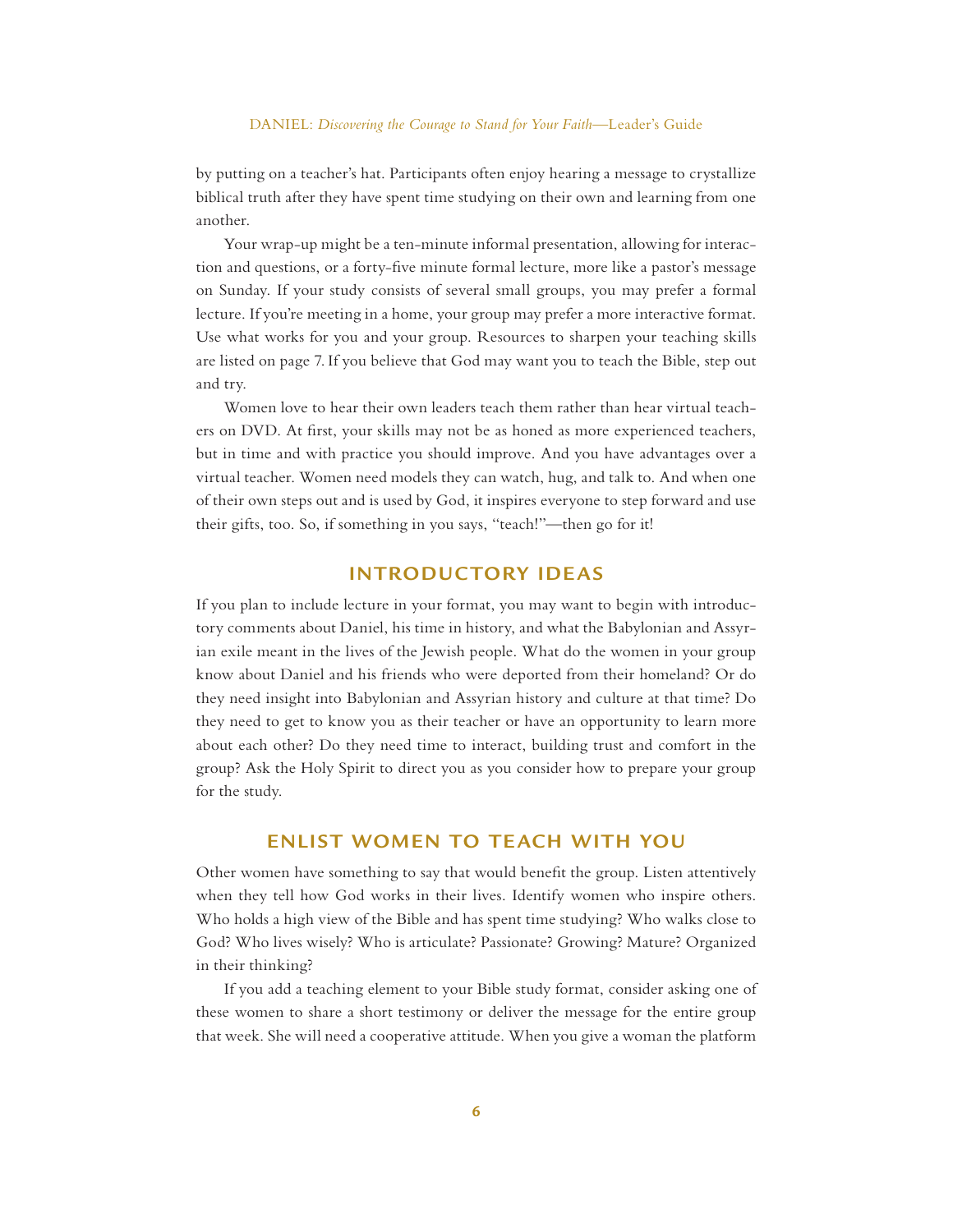#### DANIEL: *Discovering the Courage to Stand for Your Faith*—Leader's Guide

you give her influence. I've worked with a few women who took advantage of this opportunity. They spoke twice as long as time allotted. Or they refused to prepare, wandering aimlessly. Or they became so emotional that they broke down, upsetting women in the study.

To alleviate these problems, set a time limit and ask women to write out what they will say. Insist they review their message with you. Stress that if they're a "time hog," group time will be shorter, irritating group participants. Use wisdom as you select women presenters, but consider how much women will benefit by hearing a variety of voices.

### **RESOURCES TO HELP YOU TEACH WITH ACCURACY AND SKILL**

Hendricks, Howard G. *Teaching to Change Lives*, Portland, OR: Multnomah Press, 1987. Mathews, Alice P. *Preaching That Speaks to Women*. Grand Rapids: Baker, 2003.

- Robinson, Haddon. *Biblical Preaching: The Development and Delivery of Expository Messages*. 2nd ed., Grand Rapids: Baker, 2001. (See also Christiancourses.com for an online course.)
- Roese, Jackie. *She Can Teach: Empowering Women to Teach the Scriptures Effectively*. Eugene, OR: Wipf & Stock, 2013.
- Stanley, Andy. *Communicating for a Change*. Colorado Springs, CO: Multnomah Books, 2006.

### **RESOURCES TO HELP YOU STUDY THE BOOK OF DANIEL**

- Baldwin, Joyce G. *Daniel*. Tyndale Old Testament Commentaries. Downers Grove, IL: IVP Academic, 1978, reprinted 2009.
- Gangel, Kenneth O., General Editor Max Anders. *Daniel*. Holman Old Testament Commentary. Nashville, TN: Broadman and Holman Publishers, 2001.
- Longman, Tremper, III. *Daniel, The NIV Application Commentary*. Grand Rapids, MI: Zondervan, 1999.
- Miller, Stephen R. *Daniel, Vol. 18, The New American Commentary, New International Version*. Nashville, TN: B&H Publishing Group, 1994.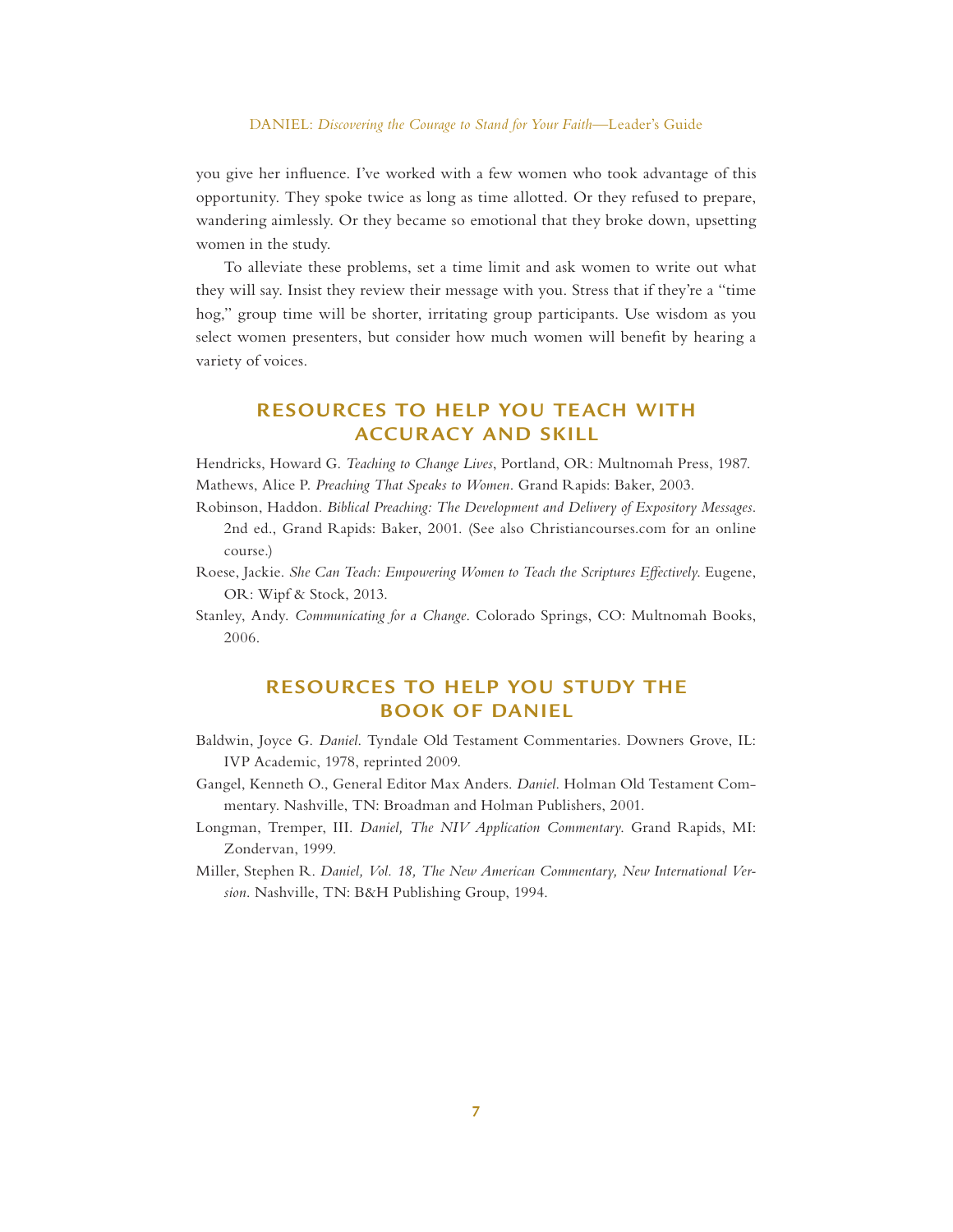# How to Thrive When You Find Yourself in Exile

### **GET ACQUAINTED**

Open with prayer. Should you pray or invite one of the participants to do so? Be sensitive to the women. If they're comfortable praying out loud, give them opportunity. If not, you, as the leader, pray. Then spend some time getting to know one another. You might, for example, ask each woman to introduce herself by telling something about family, hobbies, what she likes to do on a Saturday night, a pet peeve, or what she hopes to gain from the study. If time allows, spend your first meeting connecting with questions or ice breaker games.

For an extended community builder, locate a set of Lego building blocks, or a similar children's building set, dump the blocks out on a flat surface, and ask the women to collaborate on building a strong structure. Encourage creativity and fun. Once the structure has taken form, explain that this study of Daniel is designed to help us strengthen our faith in a post-Christian culture. To live well in a hostile environment will require wisdom, courage, perseverance, and love for people who don't share our values or faith. Learning these skills, our goal as we study the book of Daniel together, will require prayer and intentionality.

You might also gather stories of courageous Christian women who faced trials and triumphed through their faith in God—women like Corrie Ten Boom, Amy Carmichael, Mother Theresa, Elizabeth Elliott, Joni Eareckson Tada, Henrietta Mears, or Evangeline Booth. If women in your midst have overcome significant obstacles, you might give them some time to tell their own stories. Again, stories of women in your midst are just as powerful, and sometimes more so, than stories of women no one knows personally. You might even relate one of these stories each week as the women learn how to overcame challenges in their own lives. Remind them that they will need one another, as well as God, to succeed. You may want to pray for one another as you close.

### **GET FOCUSED**

Look over the study guide with your group and express your excitement about the topic. Create and discuss ground rules. If women join later, remember to orient them. Stress the importance of confidentiality.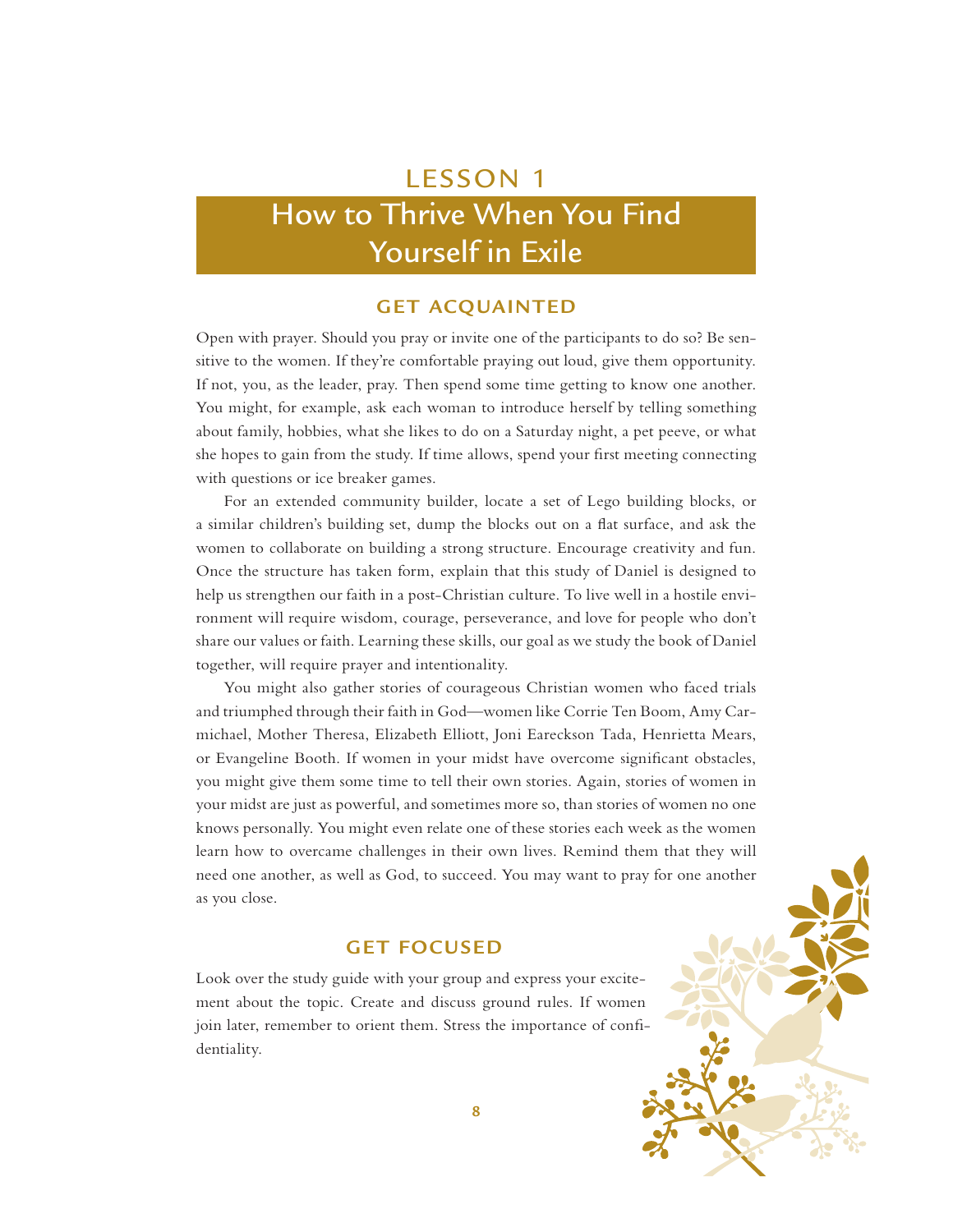#### DANIEL: *Discovering the Courage to Stand for Your Faith*—Leader's Guide

Some women come to Bible study for the sole purpose of studying Scripture. Others come for community, to find friends. Regardless of your own bent, honor both desires. We all need a relationship with God through serious Bible study *and* we all need relationships through connecting in authentic community. Be sure the schedule reflects time for both.

### **DISCUSS LESSON 1: HOW TO THRIVE WHEN YOU FIND YOURSELF IN EXILE**

Did you ask the women to come prepared to discuss the first lesson? If so, dive in. Paraphrase parts of the introductory section and ask the first question. This is an observation question and I suggest that you don't spend too much time on these kinds of questions. Spend more time on the share and opinion questions, but don't skip observation (What does the text say?) and interpretation questions (What does the text mean?). If you do, you will interrupt the flow of the discussion, as many questions are based on subsequent questions. If you don't want to spend time discussing the observation question, you may summarize the answer yourself and then move on to other kinds of questions.

If you run out of time, cut questions that do not hinder the logical flow of the lesson. If you don't have enough time to cover all the questions well, you may simply want to discuss one part of the lesson thoroughly and not address every section. Make the questions work for you and your group.

Point out that notes pepper the lesson, to help with difficult passages and to give helpful background. Tell them to look for the quotes in the margins and not to miss the digging deeper questions if they are up for more challenge. These added elements should bring the truths of the lesson to life and you may even want to discuss them.

### **LESSON CONTENT**

Lesson 1 sets the historical backdrop for Daniel's memoirs. If your group time is short, you, as the leader, could summarize the answers to questions 1–6, setting the scene for the situation and action that follow. Then spend your time on Daniel's dilemma as well as applying the lessons you learn from this situation to your lives today. However, if you are not rushed and your group loves history, then spend more time on the first 6 questions before moving to Daniel's situation and application. But be sure to leave time for the questions that link to our lives today, especially questions 16 to 25. Application is key to changed lives.

Pay particular attention to ways Daniel interacts with pagan authority figures. Over and over in this book, Daniel models wise strategies in tense situations with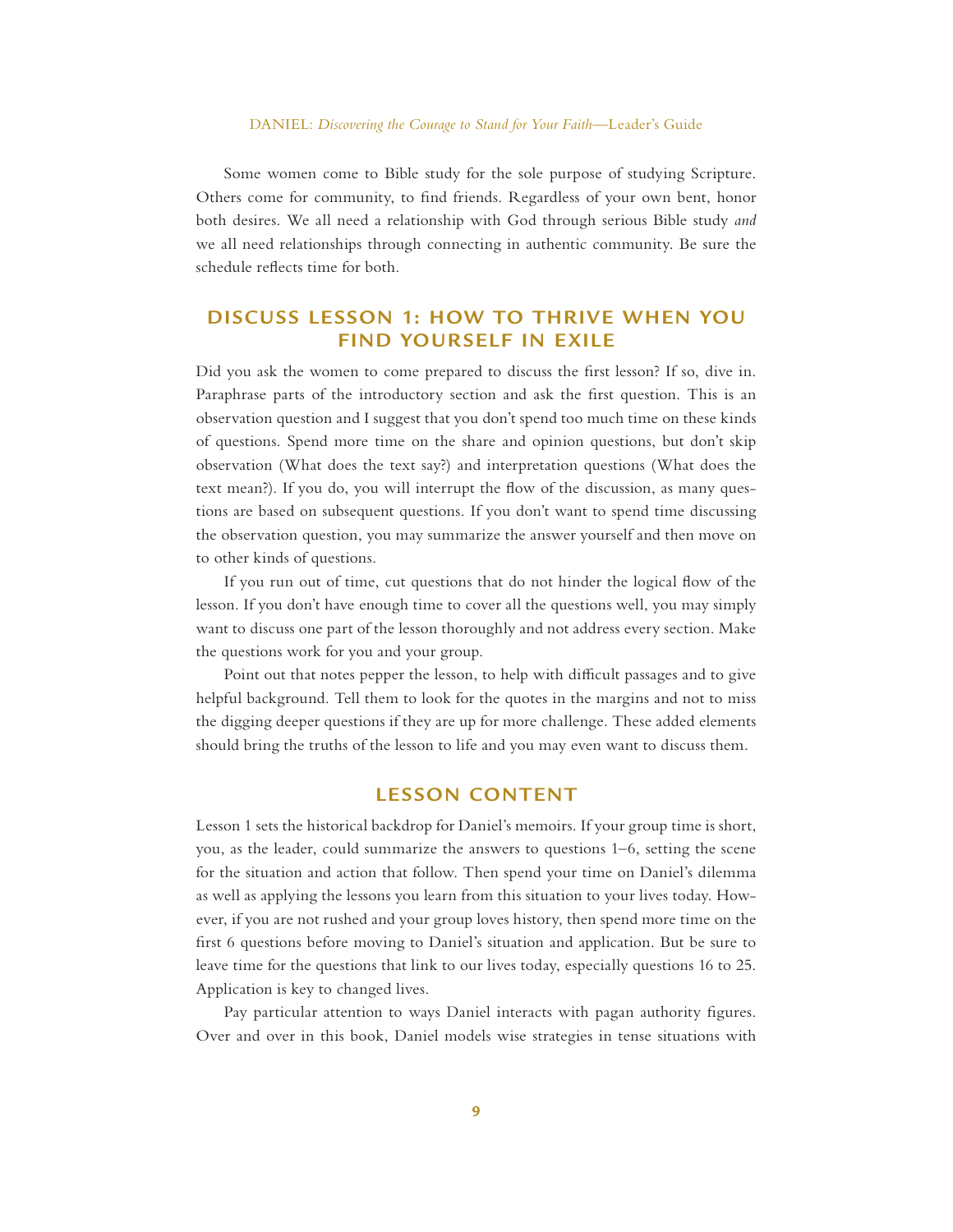pagans who have power over us. Focus on the questions that cause women to think through what they would do when faced with similar situations. Help them find ways to influence pagans without compromising their faith.

### **TROUBLESHOOTING**

Question 5 asks, "What price would Babylon pay for her cruelty and enslavement of Israel?" and the women are asked to consider Jeremiah 25:12 and 13. In these verses, God pronounces judgment on Babylon for their harsh treatment of the Jews, even though God uses Babylon to discipline the Jews. We see this pattern a number of times in the Old Testament. Students may struggle to understand a God who would judge pagans that he uses for his divine purposes. Some women are so accustomed to seeing God only as a loving God that they chafe at the reality that God is also a holy God who judges disobedience and evil. Help women understand that a God who is not righteous and holy is not a God worth worshipping.

In addition, as Creator, God has the right to judge those who disobey him and rebel against the provisions that he makes for sin. For us today, God sent his Son Jesus to satisfy his righteous demands but people must come to God on his terms and accept the free gift of the grace that covers sin. For those who lived during Daniel's days, God made provisions for sin when people believed God's promises and entered into a relationship with him on that basis. The sacrificial system set up in the Temple pictured the provisions for sin that God would bring later—a provision that was retroactive for Old Testament believers. If women struggle understanding God's judgment in the Old Testament, teach them these truths in a follow-up teaching time.

Question 9 asks why Daniel and his young friends balked at eating Babylonian food. If the group does not come up with answers, guide them to the sidebar next to the question for insight. In verse 12, Daniel requests that he and his friends be given only vegetables and water to eat and drink. Some women in the group who follow personal eating restrictions may want to use this verse to insinuate that everyone should eat this way. However, other passages in Scripture do not support this idea. Steer the women away from a discussion on this topic by saying something like, "Let's not get into divisive personal eating restrictions in our discussion. Other passages give different perspectives, but this kind of discussion will sidetrack us from the main lesson we want to learn from this chapter." If women want examples of these passages, you can point them to Genesis 9:2–3 where God added to what Noah was allowed to eat and Acts 10 where Peter is instructed to eat a variety of foods that were not kosher. Also, 1 Corinthians 8:8 says, "But food does not bring us near to God; we are no worse if we do not eat, and no better if we do." The entire chapter sheds light on legalistic issues related to eating and may help women understand that God gives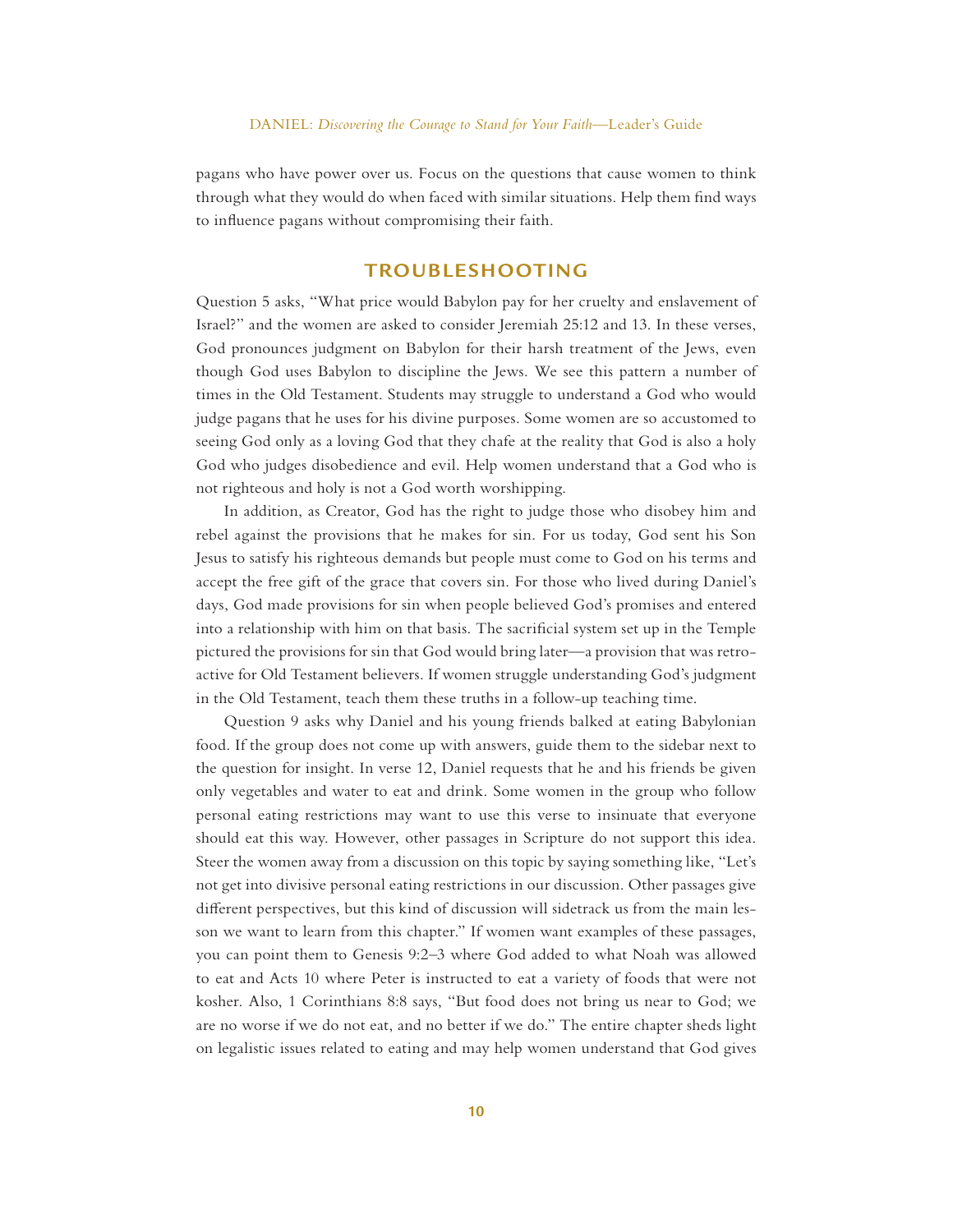freedom related to these issues. Do your best as a leader to steer the discussion away from this divisive topic.

Question 14 asks women to observe what Daniel did in this compromising situation. If they struggle to find clear answers, direct them to the video on page 17. I address this question clearly and talk about several practical applications that we can learn when we find ourselves in similar situations. You may want to play the video for the group and discuss it.

Question 21 asks why Daniel might have chosen this incident to kick off him memoir. Women may come up with a variety of ideas but one to consider is this: authors sometimes chose a small incident early in their writings to illustrate major themes that they develop throughout the book. Daniel may have chosen this incident to set the tone for what would happen throughout his memoirs. He faced a variety of similar challenging circumstances. He found himself in increasingly dangerous and difficult situations where ruling pagans or peers attempted to cause him to abandon his faith. Yet, over and over, as he clung to his faith, God rescued him, often miraculously. The situation in chapter 1 sets the stage for a series of similar life-threatening episodes that again and again show us that God is faithful to his own.

#### **CREATIVE ARTS IDEA**

The memory verse for this lesson, 1 Peter 2:23, *When they hurled their insults at him, he did not retaliate; when he suffered, he made no threats. Instead, he entrusted himself to him who judges justly*, applies to lesson 1 and many of the other lessons ahead. Consider making an attractive bookmark containing this verse for women to keep as a reminder of the what Jesus taught and acted when pagans sought to harm him. Many of the lessons will focus on the necessity of planting our roots deep into our relationship with God in order to withstand the dangers of living under pagan authority and influence. The bookmark might serve to tie the lessons together as the women move forward in their study.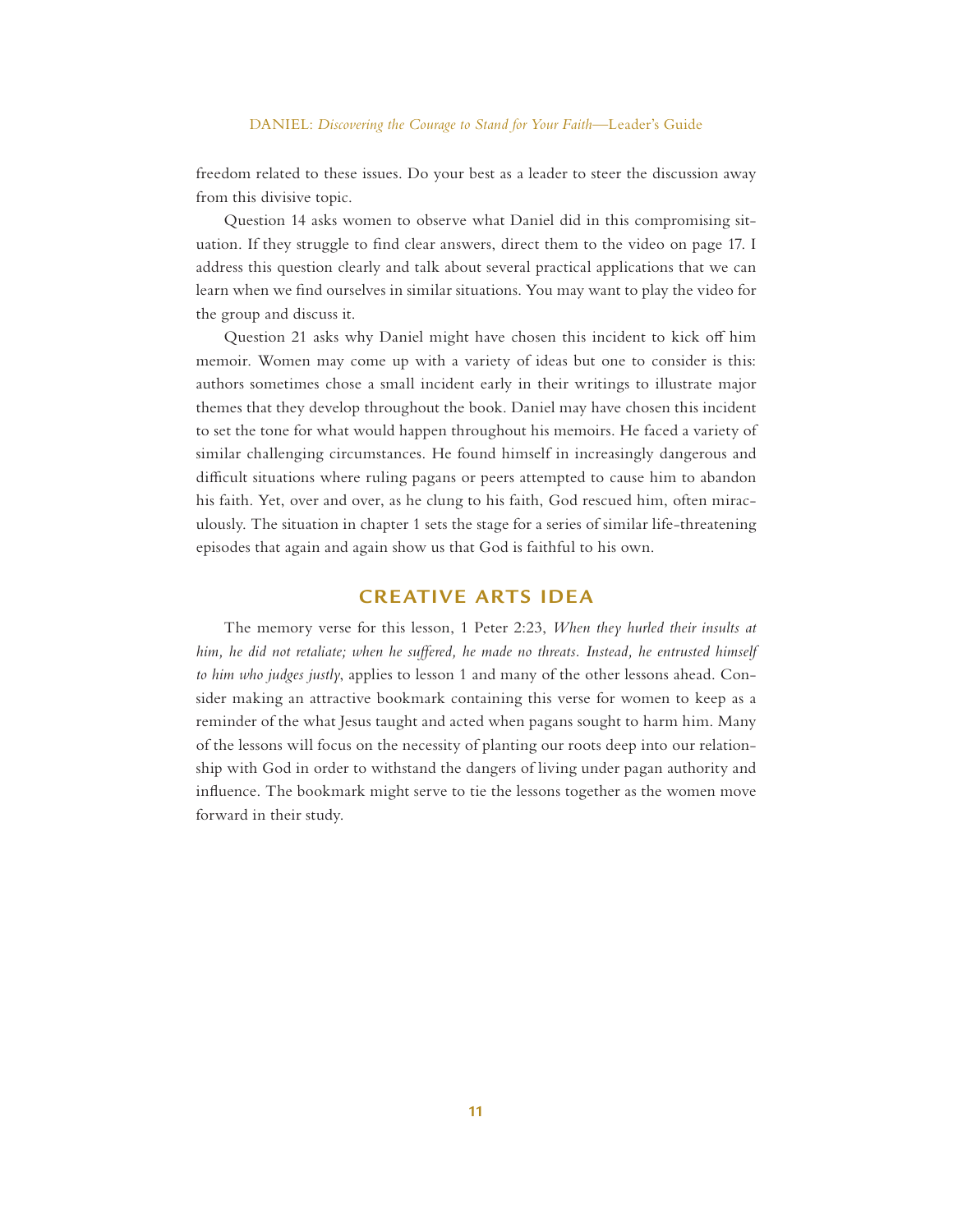### Lay Down in God's Hands

### **LESSON CONTENT**

Lesson 2 comprises an important account as well as our first taste of prophetic visions. Daniel has chosen to tell us how God spared his life and the lives of his friends when the king demanded, on penalty of death, that his dream be described and interpreted. God revealed the dream and its meaning to Daniel just in time to save himself and others from execution. Out of gratitude, Daniel prays a beautiful prayer, expressing his faith in God's sovereignty. Through the king's dream, we learn which Gentile nations reigned in the ancient world and we are given a peek into the future. Fifty years later, God gives Daniel a dream that adds to the king's dream by revealing character qualities of national leaders and more insight into the final Gentile leader of the world who will come against God's people.

The lesson covers two chapters, but it's important to study the king and Daniel's dreams together since they reveal important aspects of the same prophetic foundation that we will need to understand other biblical prophecies later, both in the book of Daniel and other books of the Bible.

Encourage your students to persevere through the two chapters because of the rich rewards and insights that await. Help them understand that these dreams provide a needed foundation for anyone who wants to understand what God has revealed about his sovereign plan for the world.

### **TROUBLESHOOTING**

Question 5 relates to Daniel's conversation with the commander of the king's guard and later Daniel's conversation with the king himself. Women have asked me if Daniel risked death like Queen Esther did when she entered the Persian king's presence unannounced. I don't think so. First we are dealing with different times. Daniel lived during the exile while Esther lived after the exile. Actually, Esther and the Jews who lived in Persia after the exile were disobedient Jews who failed to return to their homeland after they were free to do so.

We possess limited knowledge of court etiquette in these different ancient kingdoms. We might surmise that Daniel's freedom to address the king without fear shows us his status in the royal court at this time. He and his friends were included when orders went forth from the king to execute all his "wise men" (2:13). Possibly one of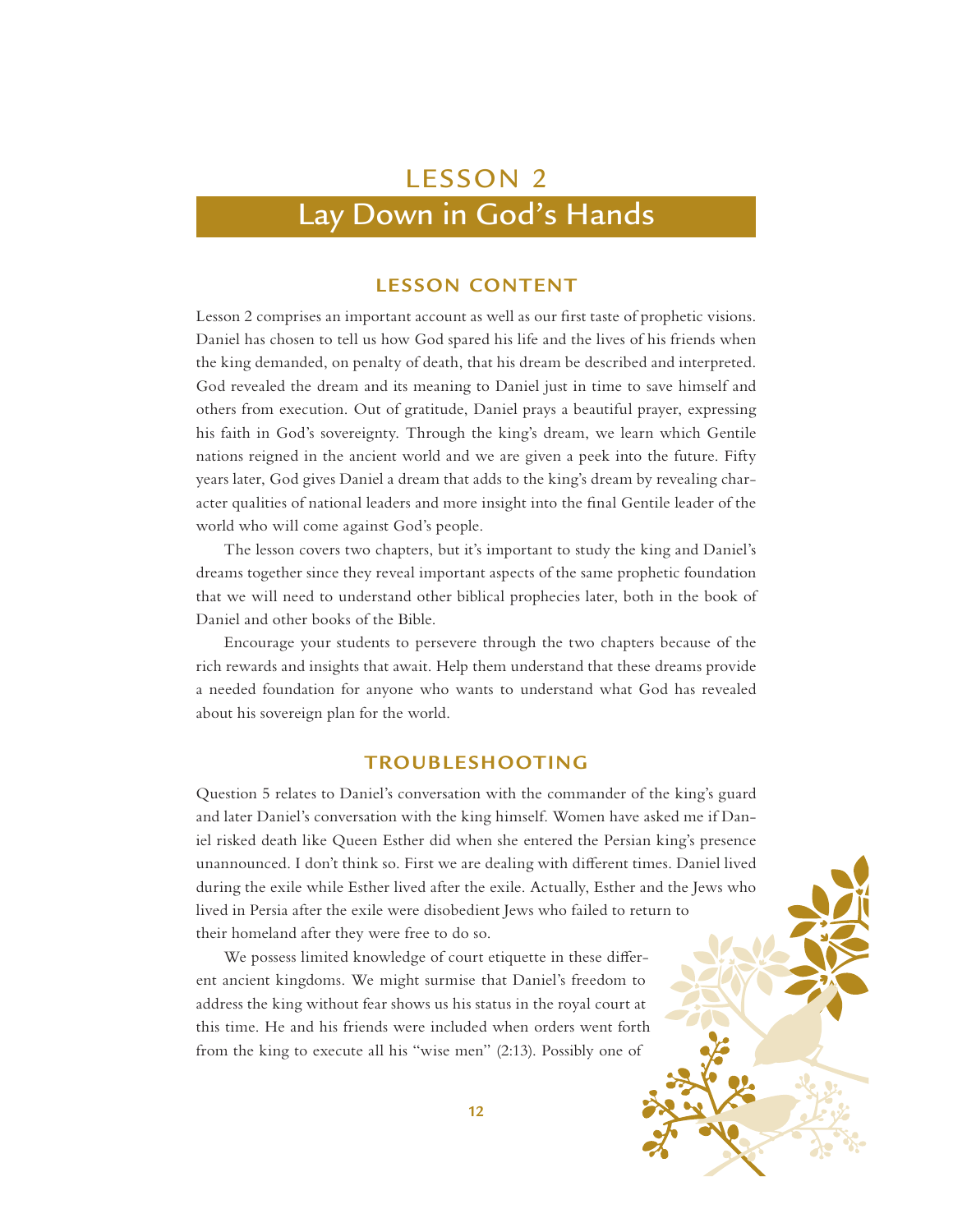#### DANIEL: *Discovering the Courage to Stand for Your Faith*—Leader's Guide

the perks of this position was freer access to the king. For whatever reason, we see that Daniel could enter the king's presence without fear and this access saved the lives of not only Daniel and his friends but all the king's magicians, enchanters, sorcerers, and astrologers. Daniel's concern for these pagans in 2:18 illustrates that we should be concerned for the welfare of all people, even people with whom we disagree.

Question 21 asks "What happened to the ten horns of the last beast?" and "From the description of the 'little horn', what can you learn about him?" These two questions delve into a great mystery and we can only speculate as we attempt to discern what God is telling us.

Horns usually picture strength and these ten horns probably represent 10 rulers, like the 10 toes of the statue. They seem to be ruling at the same time. Since we don't see any historical parallel to 10 outstanding rulers in the locale of the Roman Empire, many speculate that this refers to 10 future rulers in the locale of the ancient Roman Empire.

Scholars differ as to the identity of the 10 rulers. Some insist this is figurative language and don't correspond to real rulers at all. Others believe the 10 are real future rulers who will be ruling when Jesus comes back at his second coming. They take these numbers literally just like they take other numbers in Daniel literally. If one takes the numbers literally, then it follows that God will revive or reestablish something like the Roman Empire in the future.

In 7:8. Daniel describes an 11th horn rising among the 10, then displacing 3 of them. He describes this horn with humanlike features: eyes and a boasting mouth. Many scholars believe the 11th horn represents the Antichrist.

For more information, consult my friend and colleague Dr. Tom Constable's excellent notes on Daniel at www.soniclight.com. You will find up-to-date notes on all books of the Bible at this site, notes you can trust that are clear and easy to understand.

Some women in this study may struggle with the mysterious nature of prophecy. They want to nail down every truth and expect exact answers to every question. Help them understand that God does not always give us exact answers. He does reveal all that we need to know to live well now, but he doesn't owe us precise answers that unlock his future plans for the world.

In addition, prophecy is not revealed all in one place in the Bible. Answers are progressive throughout the pages of the Bible, and even then we observe gaps and mysteries that cause endless debate. Help women be content with the revelations that God gives us. Help them see that God expects them to trust him for the rest. After all, if everything was revealed now, we wouldn't need faith. In this lesson, we can walk away with a framework of God's plan. He orchestrates his will on the earth through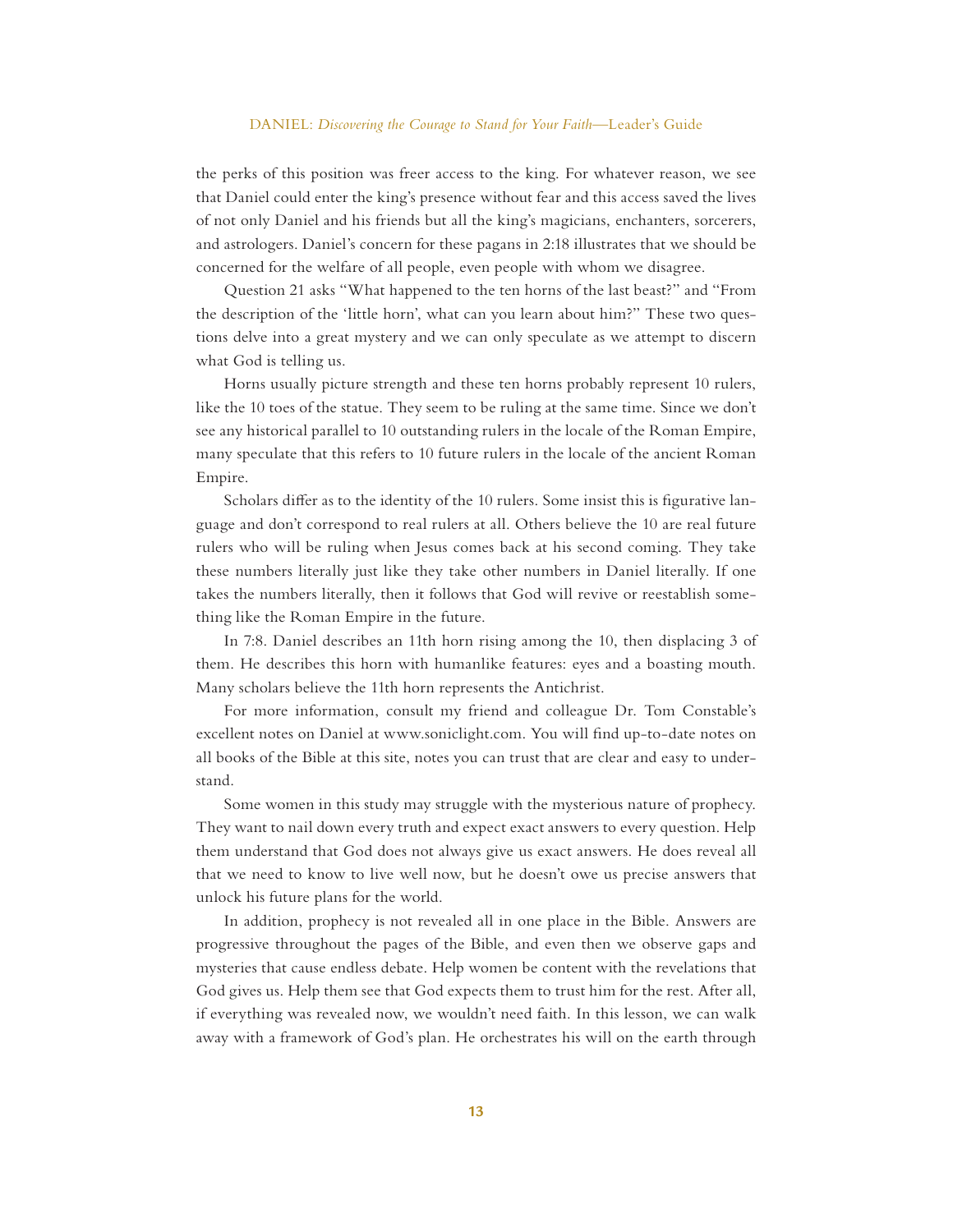Gentile nations and human Gentile rulers. However, one day God will establish his own kingdom, taking over the rule of the earth through his Son, Jesus Christ. Our role is to be faithful and represent him well as we live under the rule of these pagan Gentile rulers, waiting for Jesus' return, knowing that he's sovereign even when we cannot understand all that he is doing.

### **CREATIVE ARTS IDEAS**

Identify artists within your community and ask them to portray any of the prophetic images you learn about in chapters 2 and/or 7. You might even ask several artists who use various mediums—painting, drawing, or sculpture, for example—to create what they see.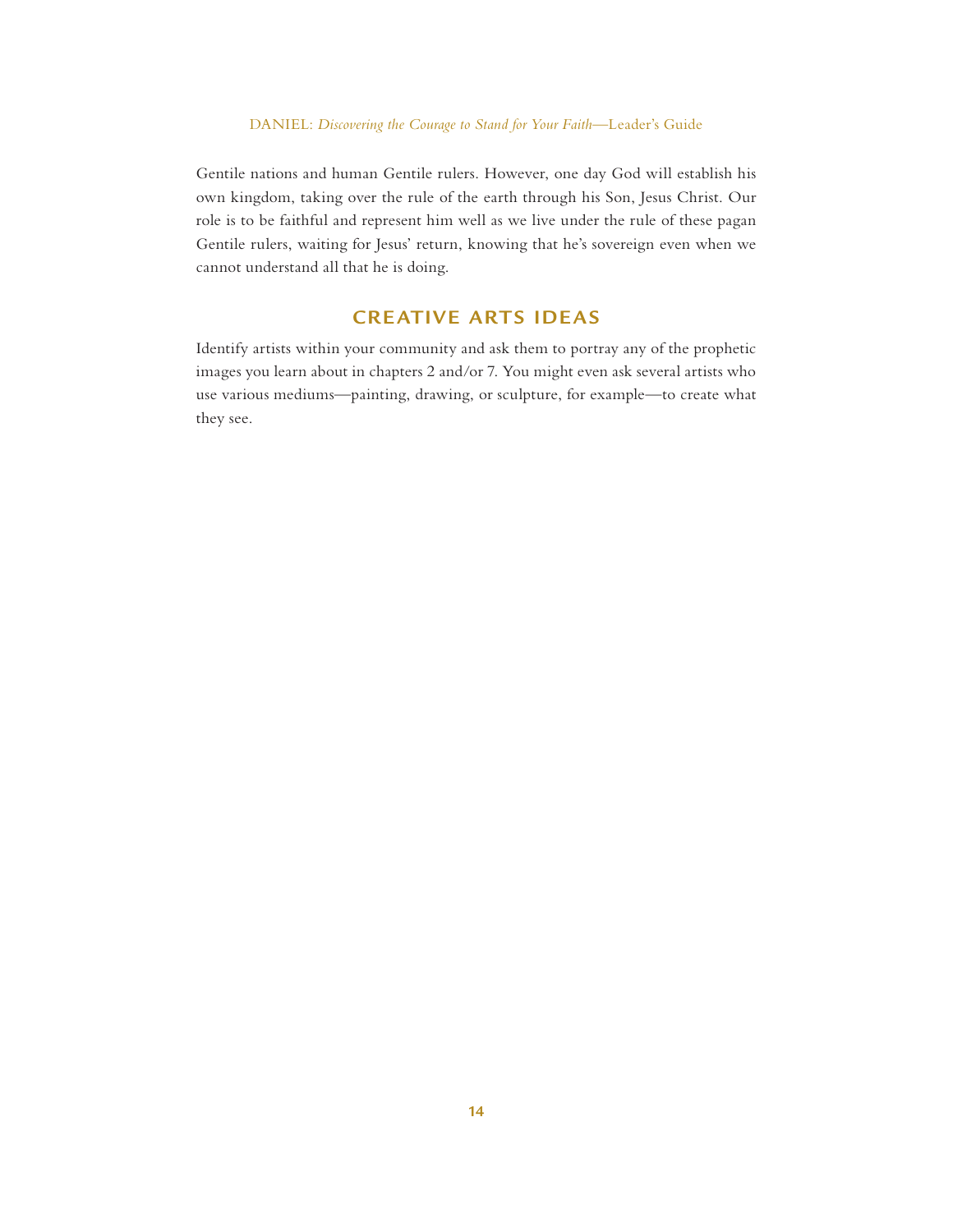# A Walk in the Fire

### **LESSON CONTENT**

In chapter 3, Daniel reports on an account where he was not present. We don't know why for sure. Maybe since he was chief advisor to the king, he was required to stay back at the palace to make sure everything remained copasetic. Maybe he was ill for a season and needed to remain behind. Whatever the reason, he wasn't present for the grand dedication of the king's statue. Imagine the story his friends recounted when they returned from the experience!

Women who have been believers since childhood may initially find this account uninspiring. Challenge them to read and study as if for the first time. God has much to teach us all, especially related to how we stand for Christ in a post-Christian culture. Help them see fresh application that might help them now.

This lesson should help women when they are faced with situations that would cause them to make moral or spiritual compromises that would dishonor God. In our first lesson, we looked at ways to find creative alternatives in these kinds of situations. In the situation described in this lesson, no creative alternatives exist. A courageous stand was the only right way to respond. This lesson should help women discern the difference and how to respond in each kind of situation.

### **TROUBLESHOOTING**

Question 8 deals with Exodus 20:5–6, a controversial passage that seems to insinuate that children of pagans will be punished for their parents' sins and children of believers will be rewarded for their parents' faithfulness. However, we know from many other passages that God does not hold children responsible for their parents' sins. We each come to God on the merits of our own belief, receiving his grace as a free gift. Yet children often reap the consequences of their parents' sins.

For example, a child who grows up in the dysfunctional home of an alcoholic will have issues to work through that won't affect some other children. In my opinion, because God is just, he takes those issues into account as he deals with us. He extends extra mercy to those who have more to overcome. For this reason, only God can judge people because only he knows the full extent of the issues that they face. This question should generate some interesting and helpful discussion.

Students sometimes ask me to tell them the identity of the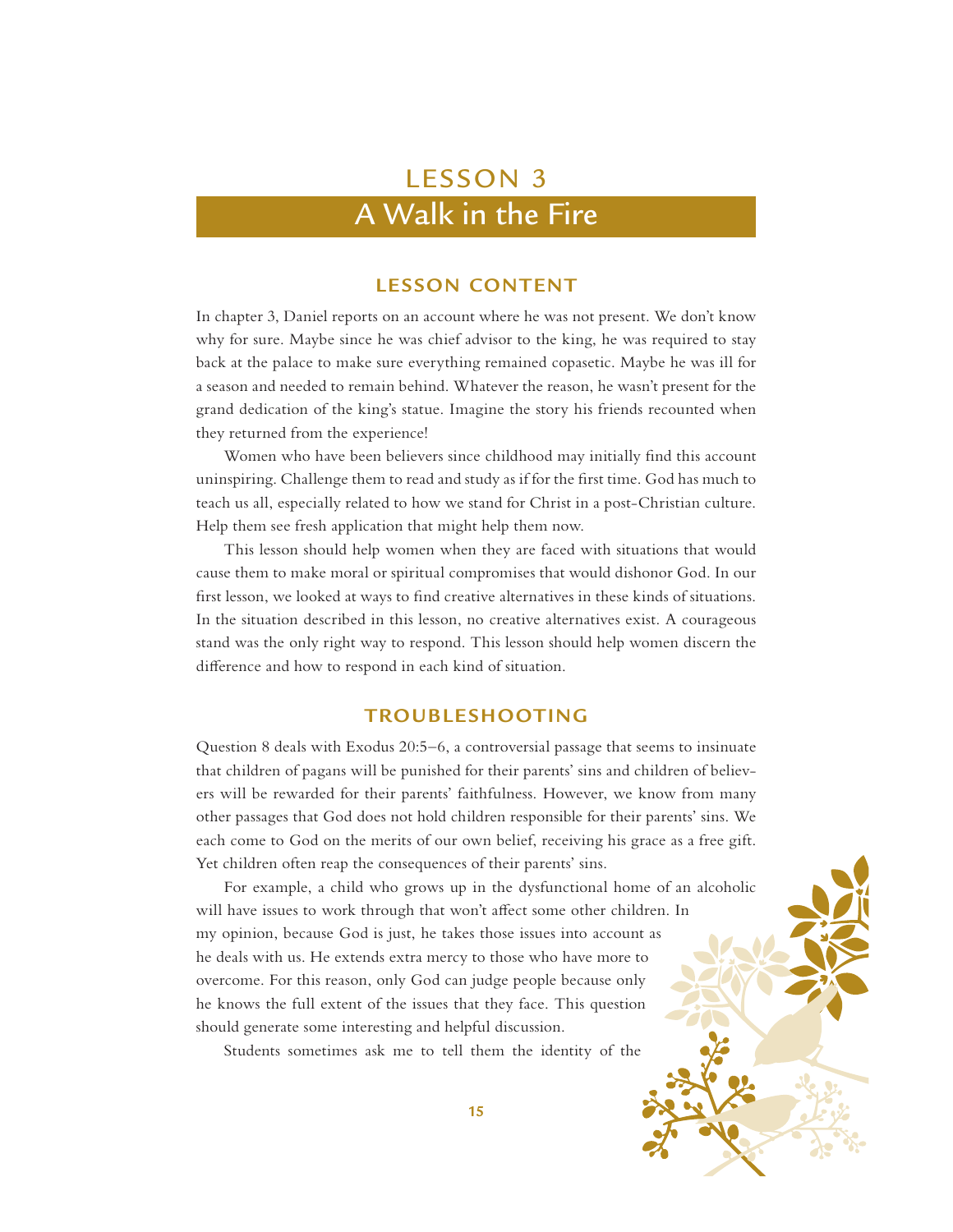fourth man in the furnace in question 11. Scholars disagree on the answer, and the note nearby should help. As you lead, emphasize the differences to ward off women arguing for their particular view.

### **CREATIVE ARTS IDEAS**

- Find film clips that illustrate courage, especially courageous women, and play them for the group. You may want to follow the viewing with a discussion.
- Make or purchase bracelets with all or part of Joshua 1:9: *Have I not commanded you?* Be strong and courageous. Do not be afraid; do not be discouraged, for the LORD your *God will be with you wherever you go.*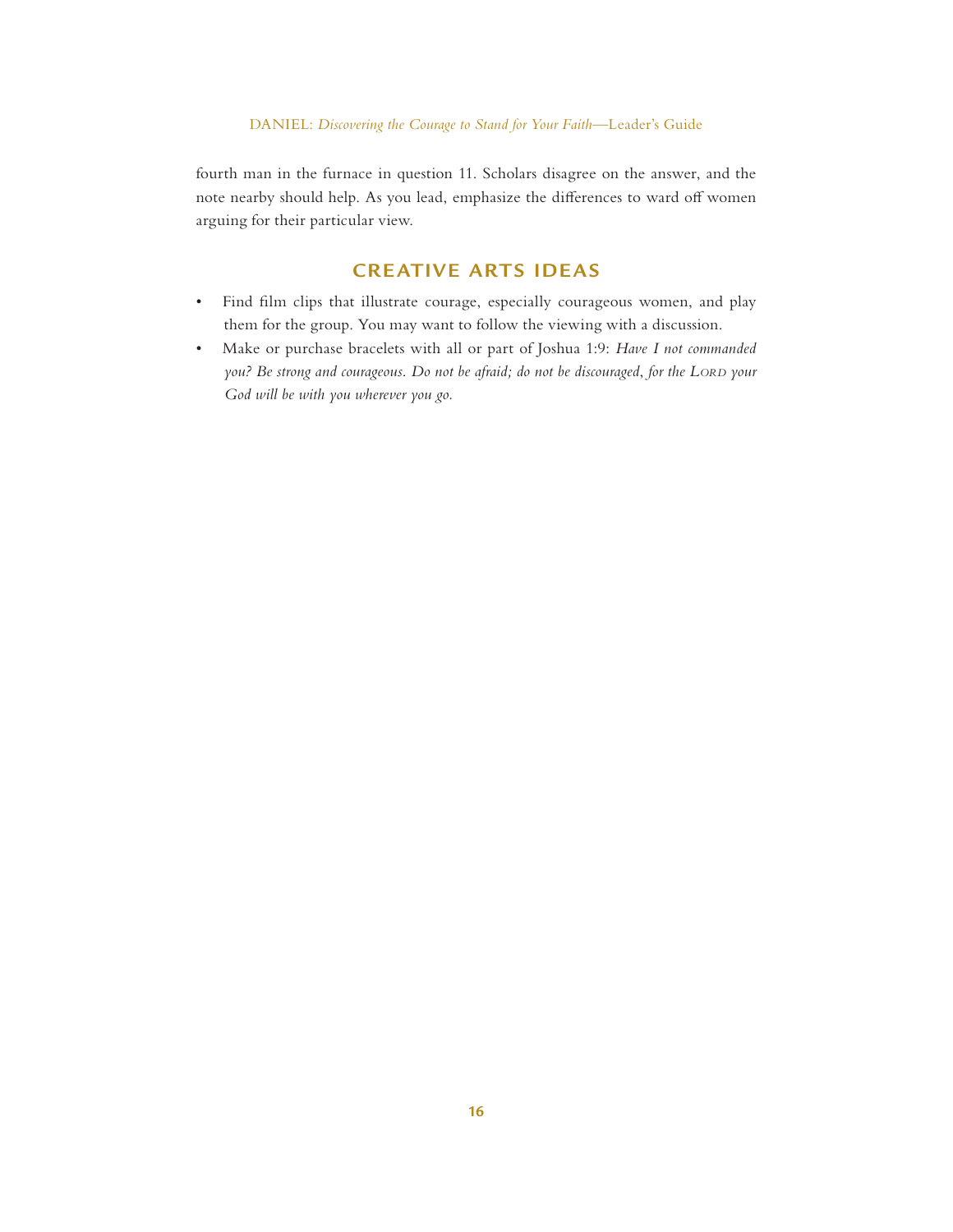### Lessons from a Tree

### **LESSON CONTENT**

Lesson 4 digs deep into the king's relationship with Almighty God, probably the result of the king's relationship with Daniel. We influence pagans around us when they observe our relationship with God, although ultimately we are not responsible for how they respond to God. The king watched Daniel for many years and undoubtedly was greatly influenced by him. Yet, we don't know whether or not the king actually came to a personal faith with the Most High God. Pride stood in his way, illustrated by chapter 4.

This lesson should help women deal with their own personal struggles with pride. In addition, this lesson should help women realize that although they must represent Christ to the best of their ability around pagans, they are not ultimately responsible for how pagans respond to the Lord. Like the king, pagans make choices. Daniel was a marvelous witness and yet the king may have chosen to go his own way. We aren't sure. God disciplined the king to get his attention and we may see God do that to pagans in our lives. Often we can only sit and watch, and pray for them. Sometimes they seek God and sometimes they don't. The final decision is not ours. We don't know whether the king came to faith or not. I wonder if Daniel left this question unanswered to help us leave the results to God. This lesson should help women realize this important truth.

### **TROUBLESHOOTING**

Question 19 asks women to trace the king's responses to God through chapter four. Again, we don't know whether or not the king came to faith. I believe this is on purpose. We are not promised that unbelievers will respond favorably to our witness, both in actions and words. We are only called to love them, to pray for them, and to show them what a godly life looks like. The king highly esteemed Daniel and was greatly influenced by him. We don't know if that was enough. As women live in a pagan world, we are only responsible to live and act like Daniel. Through this lesson, help women in your group deal with their own pride which can lead to all kinds of ugly sins, and help them give up control to God.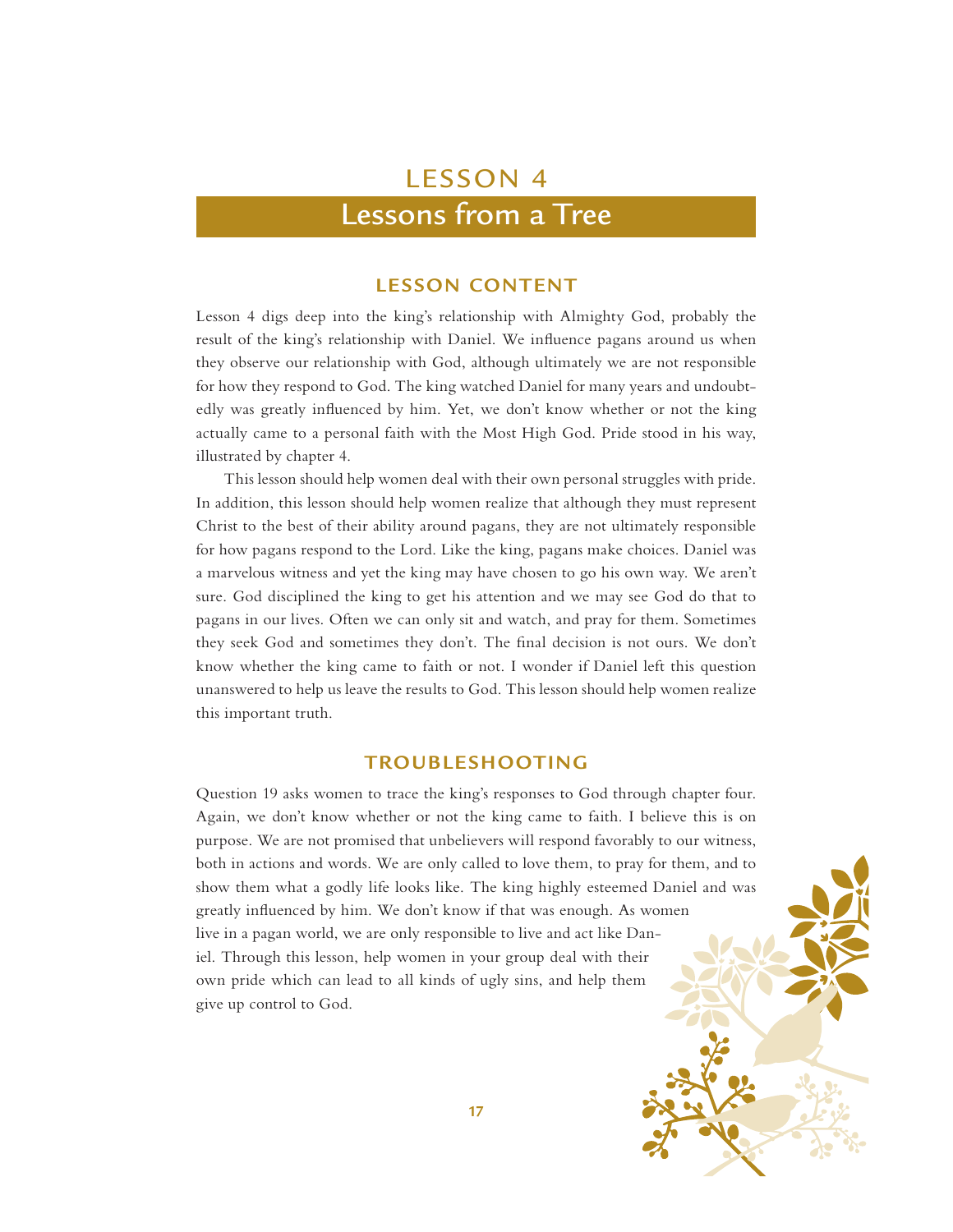### **CREATIVE ARTS IDEA**

Bring in a bonsai tree and place it in clear view as you work through the lesson as a visual aid. Or decorate the room with pictures of trees. Or locate some pictures of the Hanging Gardens of Babylon, believed by some to be one of the seven wonders of the ancient world. These visuals might help set the ethos, the atmosphere for the lesson.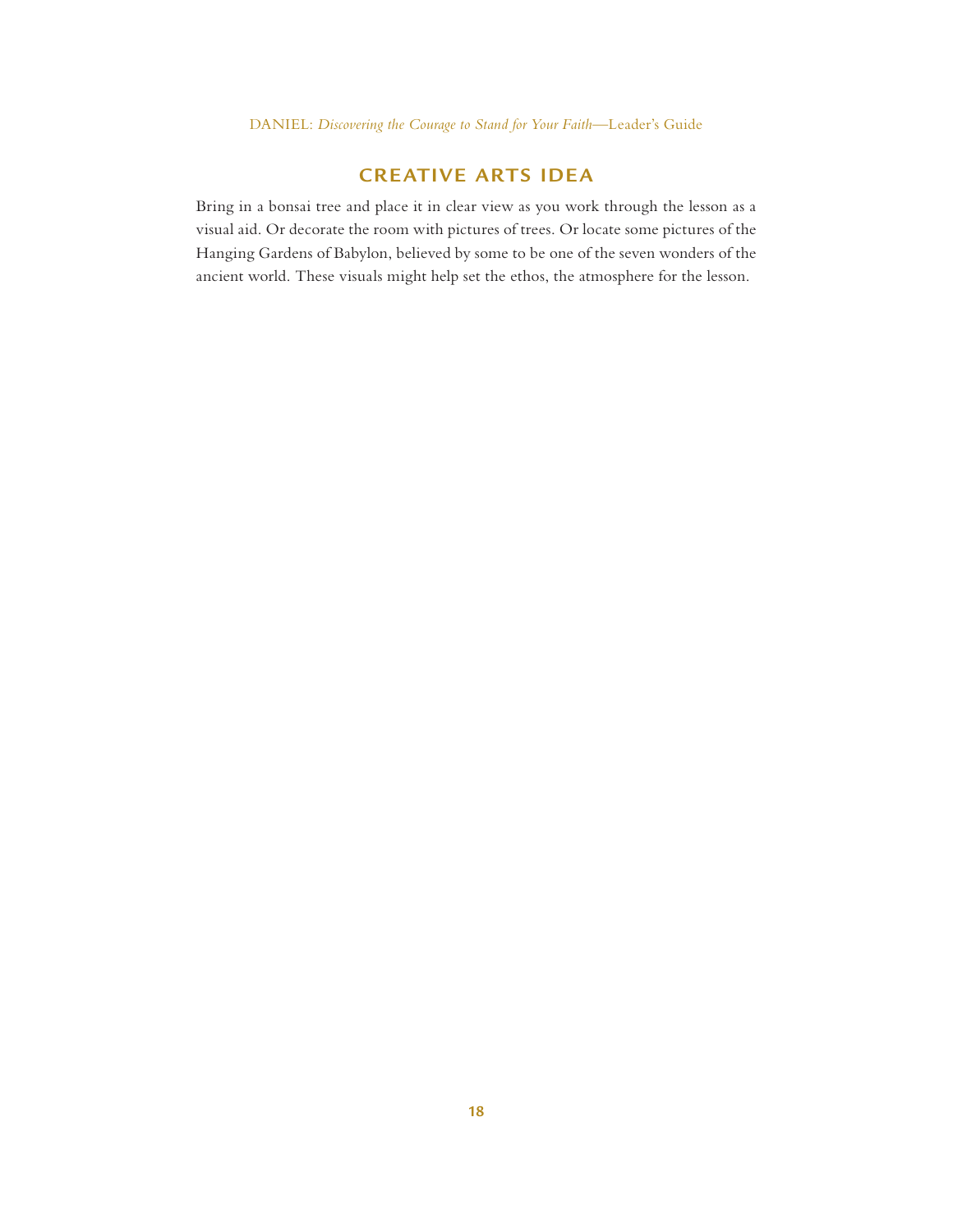# Deciphering the Writing on the Wall

### **LESSON CONTENT**

Daniel's encounter with a thoroughly wicked pagan king on the night that he loses both his life and his kingdom teach us how to deal with pagans who constantly blaspheme God. Daniel models what that looks like as God uses Daniel in his judgment pronouncement. We must learn when it is apprpriate to confront others concerning their wickedness and when to withhold judgment. Lesson 5 should help.

### **TROUBLESHOOTING**

Question 19 asks us to consider whether we as believers are to judge others and question 20 continues the discussion asking the difference between judging and confronting another believer for the purpose of redemption or restoration. This question is important because in many post-Christian cultures today, all judgment is politically incorrect. The highest value is tolerance and acceptance. But we know that God will judge the world one day. His attributes include holiness and righteousness and he condemns sin. At the same time, Jesus taught us in the Sermon on the Mount, "Do not judge, or you too will be judged . . ."

Many Christians are extremely confused about whether or not they are called to judge others, and, if so, when and how. A thorough explanation of Matthew 7:1–6 may help, and I address that passage in the video for Lesson 5.

In a nutshell, the primary person we are called to judge is ourselves. We must remove the speck from our own eye before we attempt to remove the log from the eyes of others. We also need to be cautious in passing judgment on people who are not believers and do not have the Holy Spirit to help them obey the Lord. Notice that in our lesson this week, God passed judgment on the king; Daniel did not. We cannot expect pagans to live holy lives. They have no power to do so. In some cases, as in Daniel's situation, God may use us to communicate why he is passing judgment, but we need to be realistic in our expectations of nonbelievers.

Also, judging is reserved for mature, seasoned, wise believers and judging is not about critical feelings. It's about action. It does not involve how we feel but what we do. If we judge another, we must confront them for their good and it should be on a clear basis that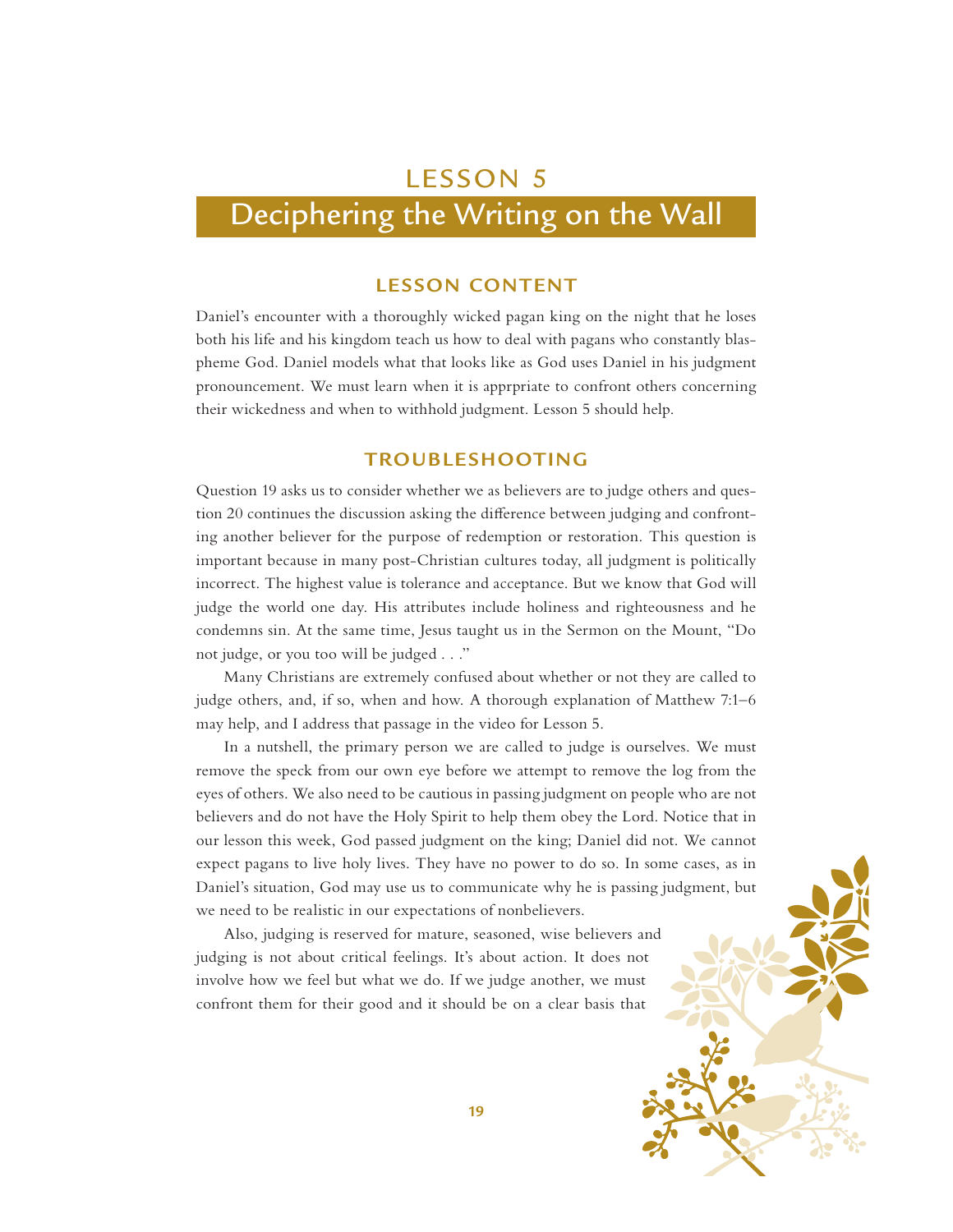we actually observe. It should be sin as sin is defined in Scripture. We must love them enough to caution them against the harmful path they are pursuing.

Our primary calling as Christians is not to judge but to love. Jesus made this truth clear in the parable of the prodigal son (Luke 15). It should really be labeled the parable of the two sons or even better the parable of the loving gracious father, who represents God. Both brothers insulted and used their father for their own selfish purposes. The younger brother did it by squandering what his father gave him; the older brother by looking to his own good works instead of loving his father. Both needed to learn to love the father. Both needed grace and redemption. Only the younger son returned and loved his father for sure. Our call as Christians is to love people the way that the Father loved his sons—and occasionally to exhibit tough love in the form of a cleansing redemptive judgment for the good of the one who is lost. At times, God may use us to proclaim judgment but remember that God is the ultimate judge.

### **CREATIVE ARTS IDEAS**

Display a long white cloth on the wall with markers nearby. Sometime during your gathering, encourage women to write or draw on the cloth. They might write particular truths from the Bible that they think God wants to communicate to us through lesson 5. Or you may determine a better use for the cloth for your particular group right now. Use it to allow women free expression of what they are learning about God through their study.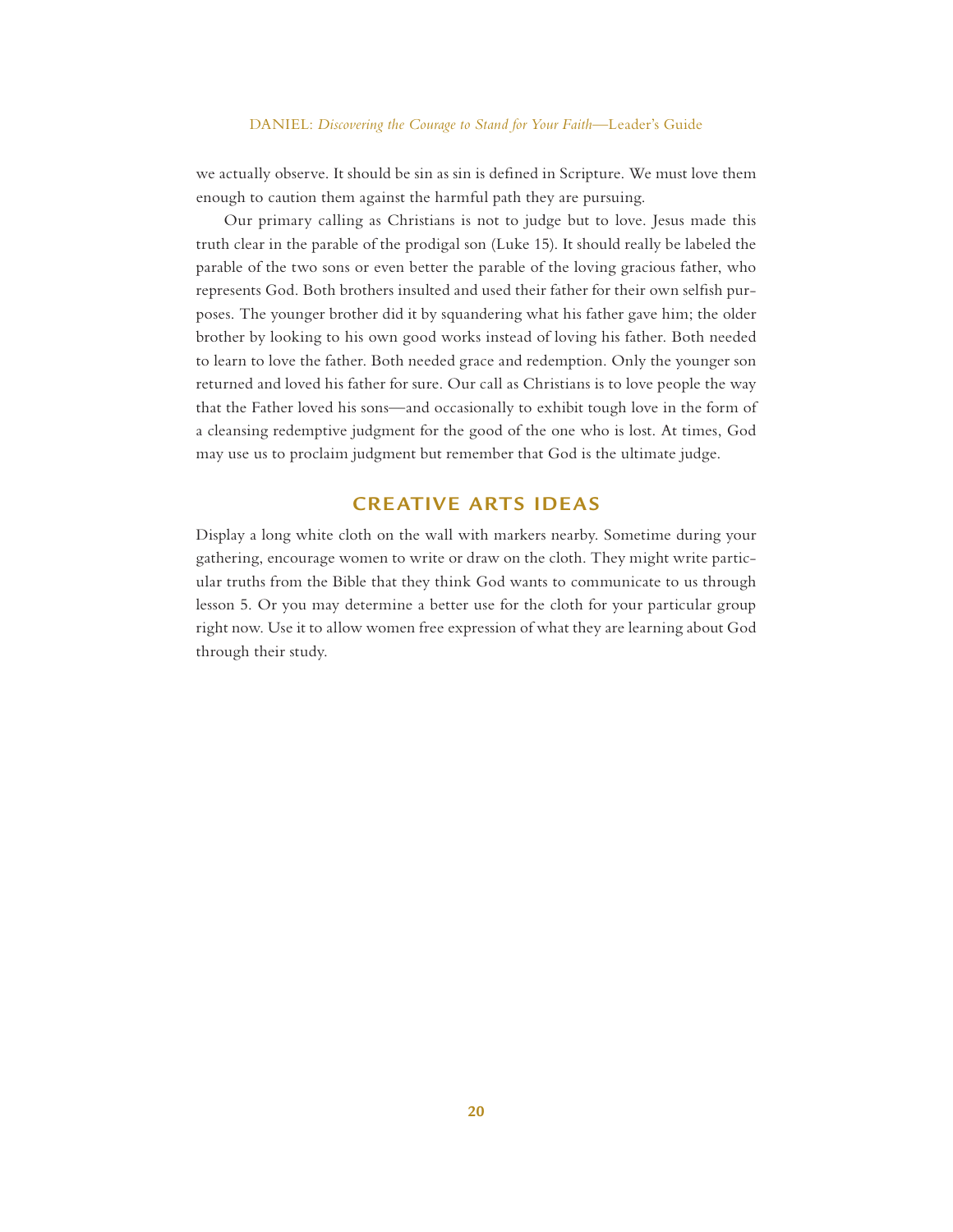## How to Survive Conflict When Cats Are After You

### **LESSON CONTENT**

Again Daniel found himself captive to another pagan government, and again he earned favor with those in authority. Daniel shows us that it's possible to be a valuable participant in a culture hostile to God while keeping the faith. But just because some in authority valued his wisdom, skills, and integrity, doesn't mean everyone did. Chapter 6 illustrates that although we may curry favor with some when we stand for the Lord in a pagan culture, others will resist and resent us. Nevertheless, God has our back. Will he always rescue us from difficult situations? He doesn't promise that he will, but this chapter shows us that he can, and he promises to always be with us.

Lesson 6 teaches us valuable lessons on conflict resolution skills and peacemaking with others we work and serve with. Living in a post-Christian culture often results in conflict with pagans, and Christians need to hone peacemaking skills to represent God well and thrive. Encourage the women in your gatherings to pursue honest dialogue and help one another become experts in conflict resolution.

Like the three in the furnace account, familiarity may cause women to approach this story with a yawn. Help them to see the story with fresh eyes by expressing your own exuberance for new lessons we can glean if we look deeply into what God does for Daniel in the lions' den.

### **TROUBLESHOOTING**

Question 3 addresses potential challenges women face if they distinguish themselves and others don't. Research reveals "the dead-even rule" among women, and understanding this tendency might be helpful for your students. When two women consider themselves peers in their work or ministry, they usually get along well. But if one receives a promotion, it's that former peer friend who is most likely to come against her, often acting out of jealousy or envy. This tendency causes serious pain in the lives of both women, but understanding these inclinations can help women adjust their expectations.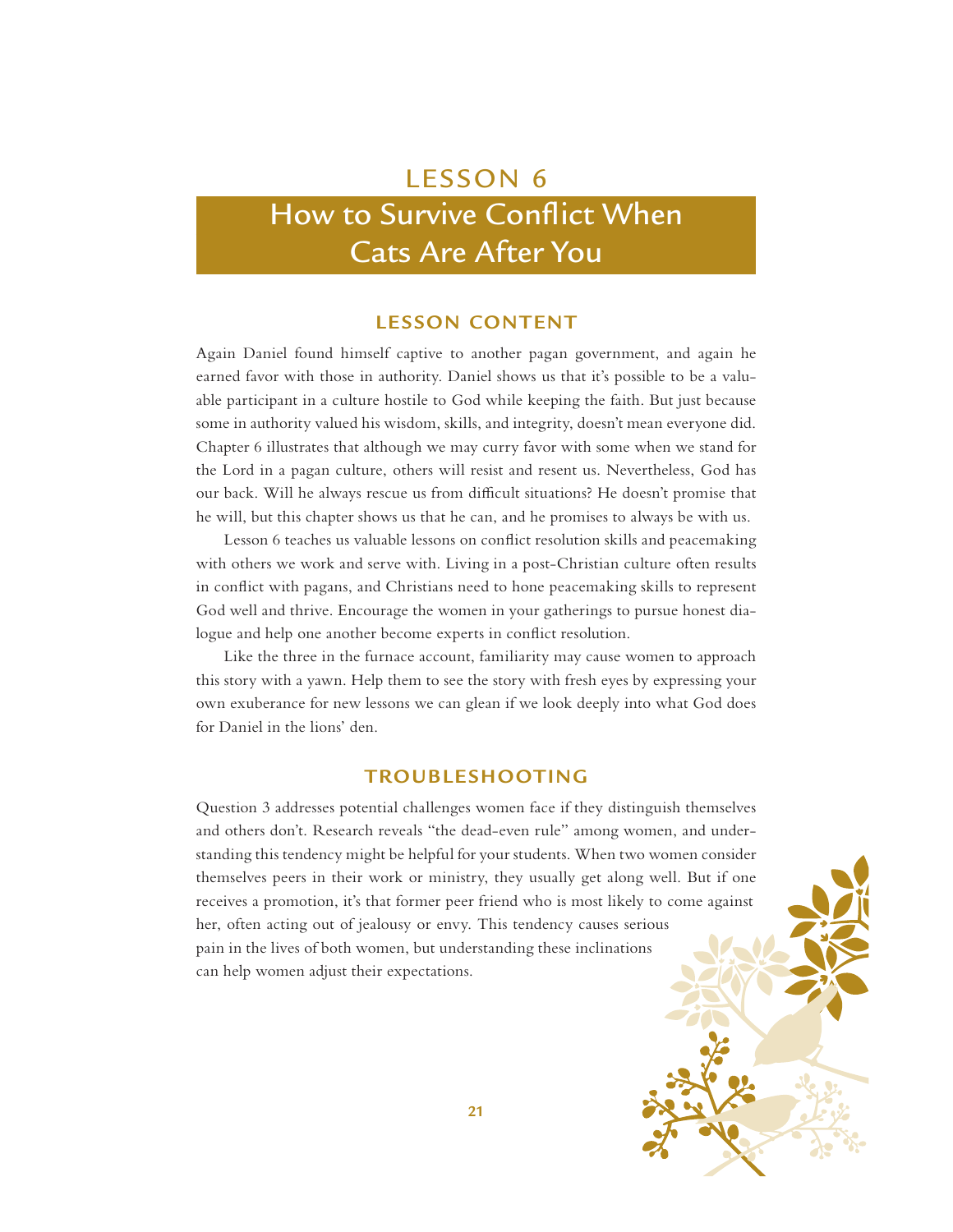### **CREATIVE ARTS IDEAS**

- Locate a film clip that illustrates the damage people sometimes inflict on one another when they are not skilled peacemakers. Discuss what you see and how Jesus might instruct the characters to handle their disagreements.
- Ask women to write case studies (actual situations they've faced) that reflect real conflicts they've experienced. Have them change names and enough details so that no one recognizes the actual situation. Then discuss wise responses.
- Enlist a panel of conflict resolution experts for a question and answer time.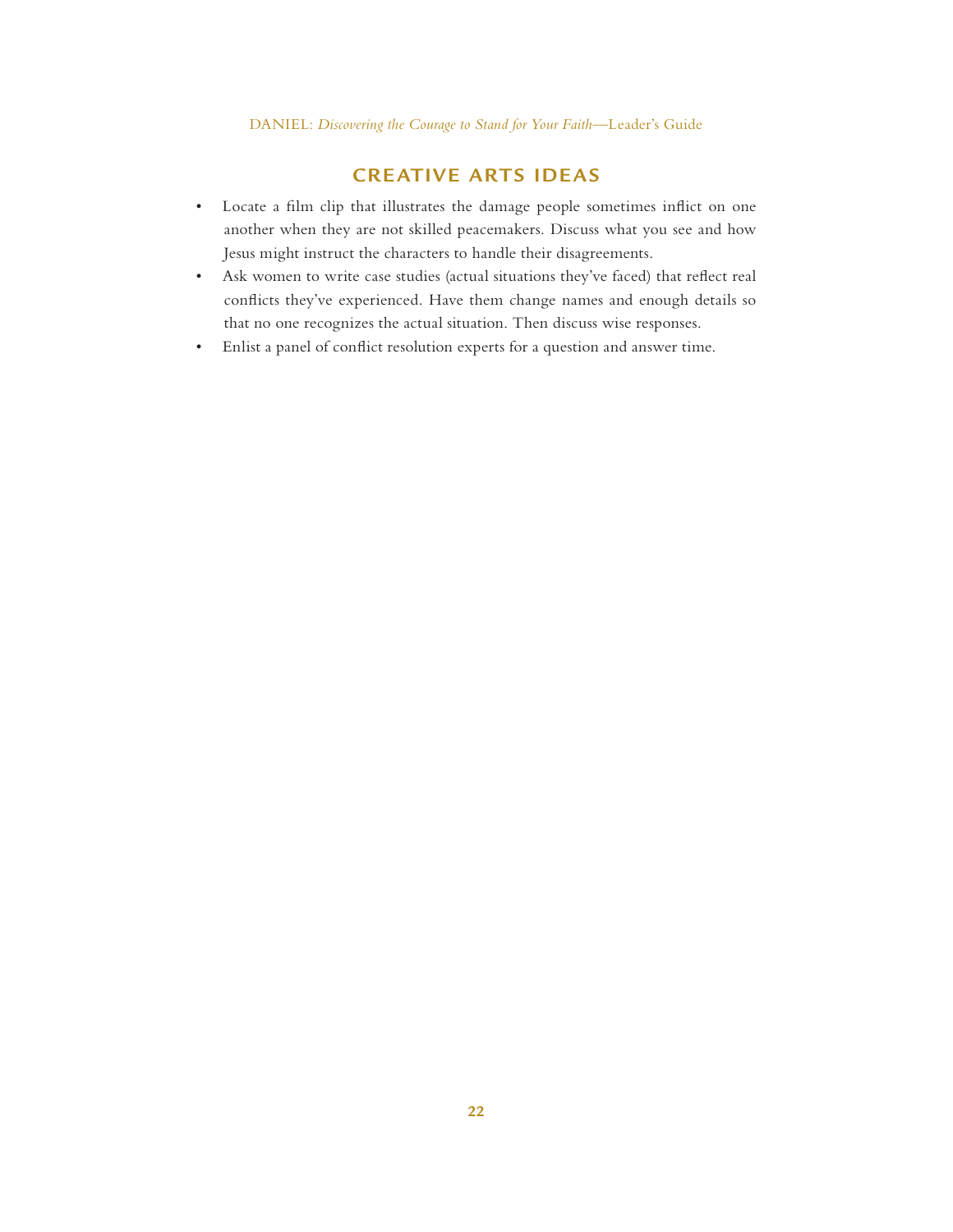### A God We Can Count

### **LESSON CONTENT**

Lesson 7 is divided into two parts: Daniel's beautiful prayer asking for insight into when his people could return home and God's marvelous prophetic answer that told him far more than he asked for. If you have the option to meet for two weeks instead of one on this lesson, and you want to give your students plenty of time to discuss both sections, you might divide this lesson into two parts and meet for two weeks instead of one. You can cover the lesson in one, but two would give you more flexibility.

The second part of the lesson, beginning with question 12, focuses on a foundational prophetic timetable that shows the flow of events from the end of the exile until God ushers in his millennial kingdom at the end of world history. The time table is revealed in four mysterious verses that give us clues into God's plan for the world. Scholars debate the meaning of each word and the timing of each event. I hold to a premillennial pretribulation end times view and I'm giving you what I believe are sound interpretations of the verses. However, I realize that godly scholarly people disagree. Don't let this section cause arguing among your women. If women hold different viewpoints, hear them out, and respect various ideas. Guide the discussion with an irenic tone and set ground rules if you need to. I hope that by the end of your discussion, you are each enthralled with the reality that God is giving us important insights into our future and it's clear that he has a beautiful plan for the culmination and restoration of his people and the earth. This lesson should build the faith of all who work through it.

### **TROUBLESHOOTING**

Below are answers to some of the fill-in-the-blank questions connected with verse 24. Make allowances for women using difference versions of the Bible throughout your discussion.

**Seventy sevens** (490 years) **are decreed for your people** Israel or the Jews **and your holy city** Jerusalem **to:** answers to the blanks 1–6 come straight from verse 24.

What group of people does this prophecy apply to? Specifically the Jewish people but all believers can learn about their future from these prophecies.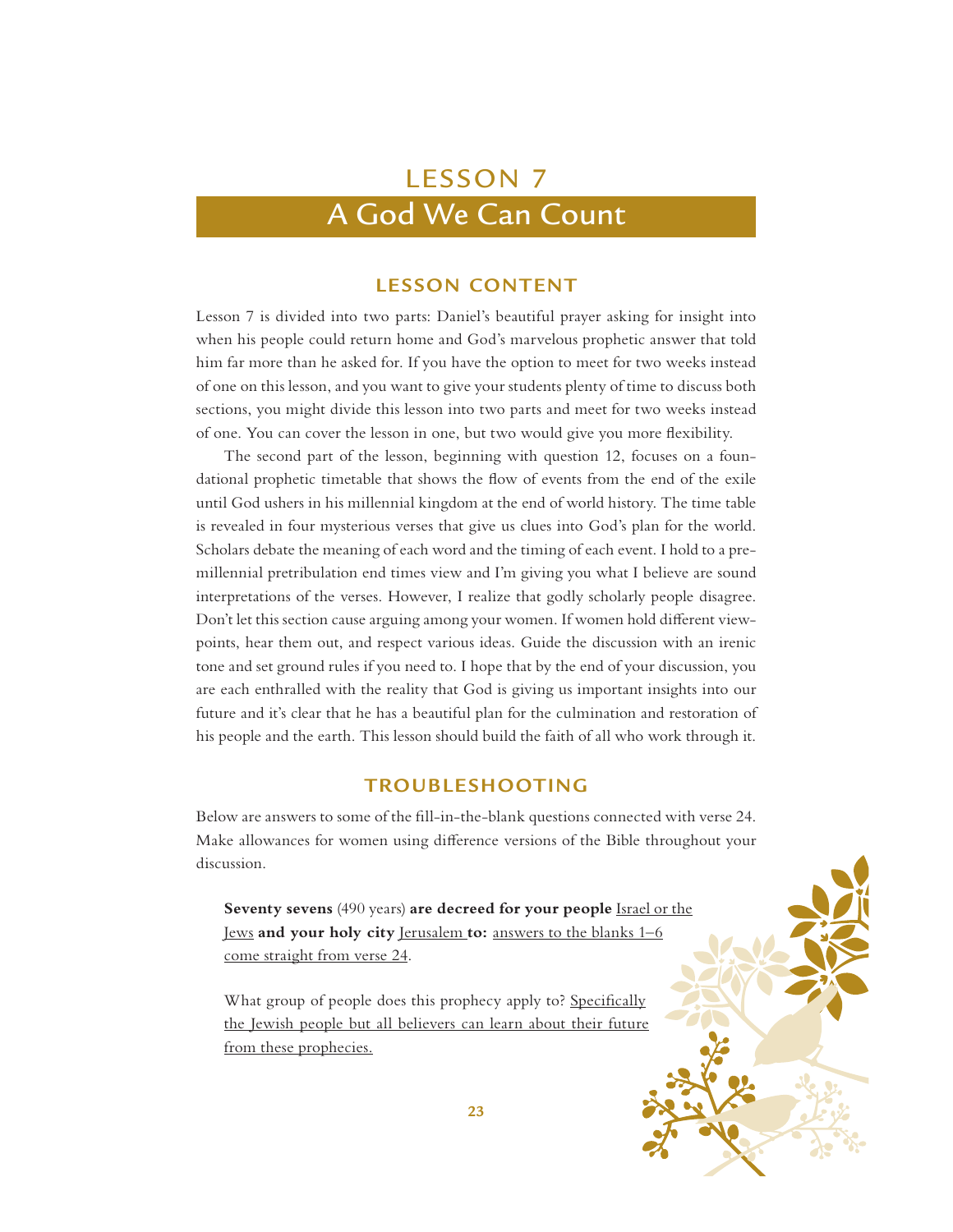(Question) These six items represent two sets of three. How are the first three items similar? How about the last three items? In your opinion, which have been accomplished? Which remain to be accomplished?

(Answer) The first three items deal with sin. Jesus' work on the cross finished transgressions, put an end to sin, and atoned for wickedness, therefore the first three items have been accomplished. (Some women may not see it that way so leave room for disagreement.) The last three have not yet been accomplished. (See the sidebar for the note on the meaning of "to anoint the most holy.")

The notes and sidebars in the lesson explaining verses 25, 26, and 27 should be sufficient to answer the questions. Read this material carefully as you prepare to lead the lesson. Depending on the nature of the participants, you might consider putting on your "teacher" hat beginning with question 12 rather than leading a discussion on the material. Normally you want the women to discover truth for themselves, but this may be an exception.

If you cover this lesson in one time period, you might lead a discussion over questions 1–12, and then teach the material on verses 24–27 yourself or ask a gifted teacher to prepare a clear and interesting message to top off your time together. Be sure to include what you learn about the purpose of studying prophecy from passages like 1 Thessalonians 5:1–11.

Be patient with students. These verses are challenging and mysterious. Don't expect everyone to agree. If women walk away with a profound respect for prophetic biblical literature and trusting more in the sovereignty of a loving God and his plan for their future, then your time together has been productive.

### **CREATIVE ARTS IDEAS**

- Create a bookmark of the chart that explains the timetable at the end of the lesson. It should be useful for the women to refer to through the lesson and in future lessons in Daniel and other prophetic books of the Bible.
- Listen to a DVD on end times. For example: *The Bible and the End of the World* (Mark Hitchcock) or *The End Times in the Words of Jesus* (Tim LaHaye, Edward Hindson, Thomas Ice) or a free download of Mark Hitchcock's teaching on Revelation at DiscoverTogetherSeries.com. (Click on Revelation and look for the Bonus material.)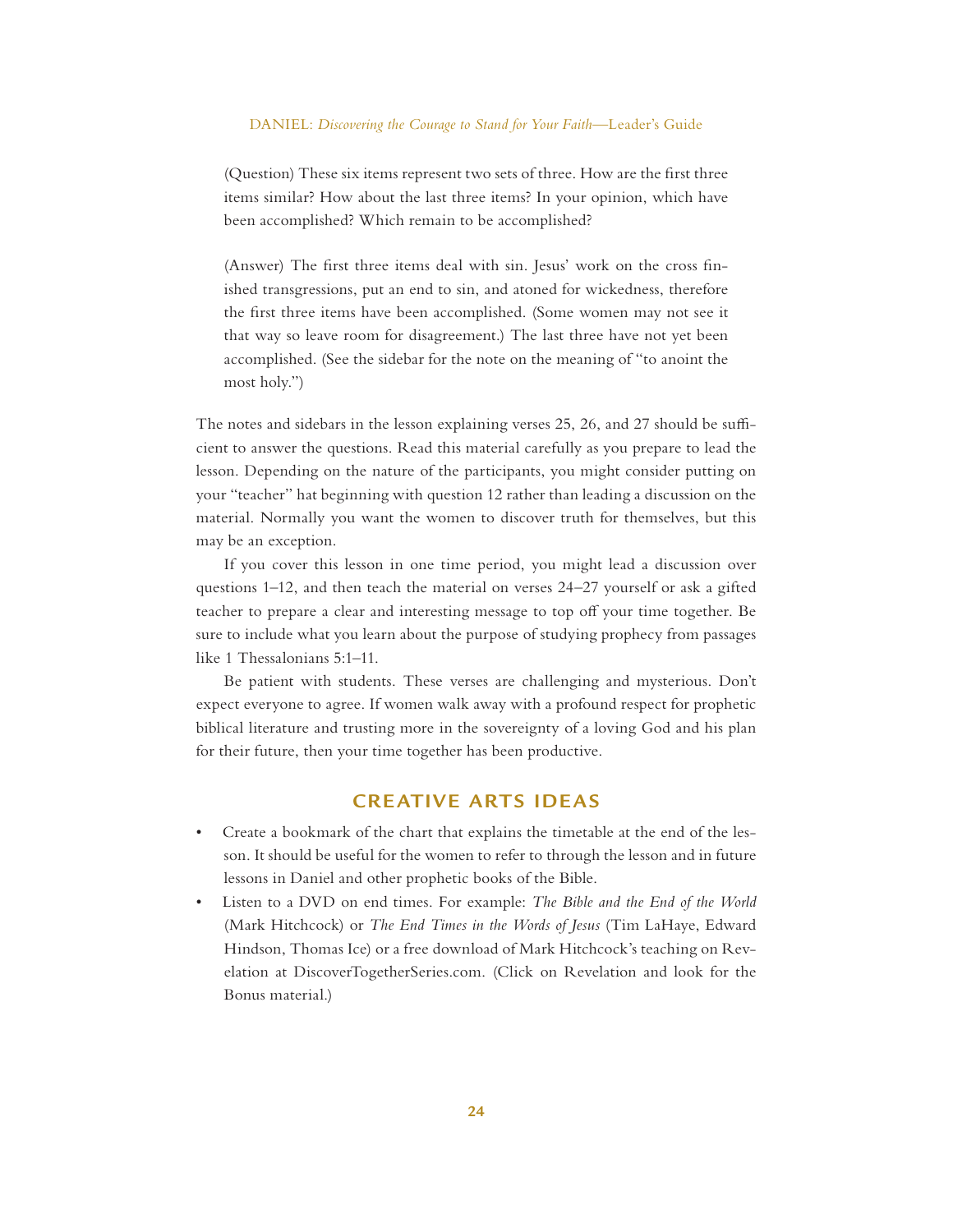# A Peek Into the Unseen Reality

### **LESSON CONTENT**

I hesitated to share the story that introduces the lesson. It defies what some believe about God's work in the world today—that he speaks audibly when it suits him. But it seemed the perfect time to relate this encounter. If it disturbs women in your study, encourage them to give God freedom to work as he sees fit, and to realize that God won't fit into our neat and tidy little boxes sometimes.

Chapter 10 contains eye-opening truth about spiritual warfare and deserves deliberate scrutiny for clues about what's going on in the unseen reality. Walk through the lesson with a sense of reverence.

Chapter 10 is full of mystery and your discussion will probably bring out different opinions and speculation. Respect different ideas and don't try to nail down exactly what's going on. But women should come away with increased understanding and appreciation for how little we actually know about spiritual warfare and how much is going on behind the scenes of our earthly existence. Reverence and awe for God and what he's doing are worthy goals as we attempt to wrap our minds and hearts around the inscrutable. God is bigger than we can fathom, and that's good to know.

### **TROUBLESHOOTING**

Question 2 asks us to comment on what we can glean about Daniel's emotional state from verses 2 and 3. The text talks about him "mourning" and that he fasted from nourishment and luxuries for three weeks. Passages in Ezra lead us to believe that he learned of the resistance his fellow Jews were facing back home. They had been through 70 years of captivity, and now when they were finally back home, enemies were hindering them from every side. I wonder if this news may have caused Daniel some depression. He was at least 80 years old by now, in his twilight years. He had been kidnapped as a teen and lived out his days in a foreign land clinging to his faith. His friends had returned home but he probably was not healthy enough to make the trip. All these factors may have been too much for even Daniel and he succumbed to a deep sadness. All he could do was pray and mourn, but God knew and cared. Our peek into the unseen reality may be a gift from God to his beloved servant at the end of his days, and we benefit from God's tender revelation to Daniel. His work had been important in God's plan for the ages. God was still at work,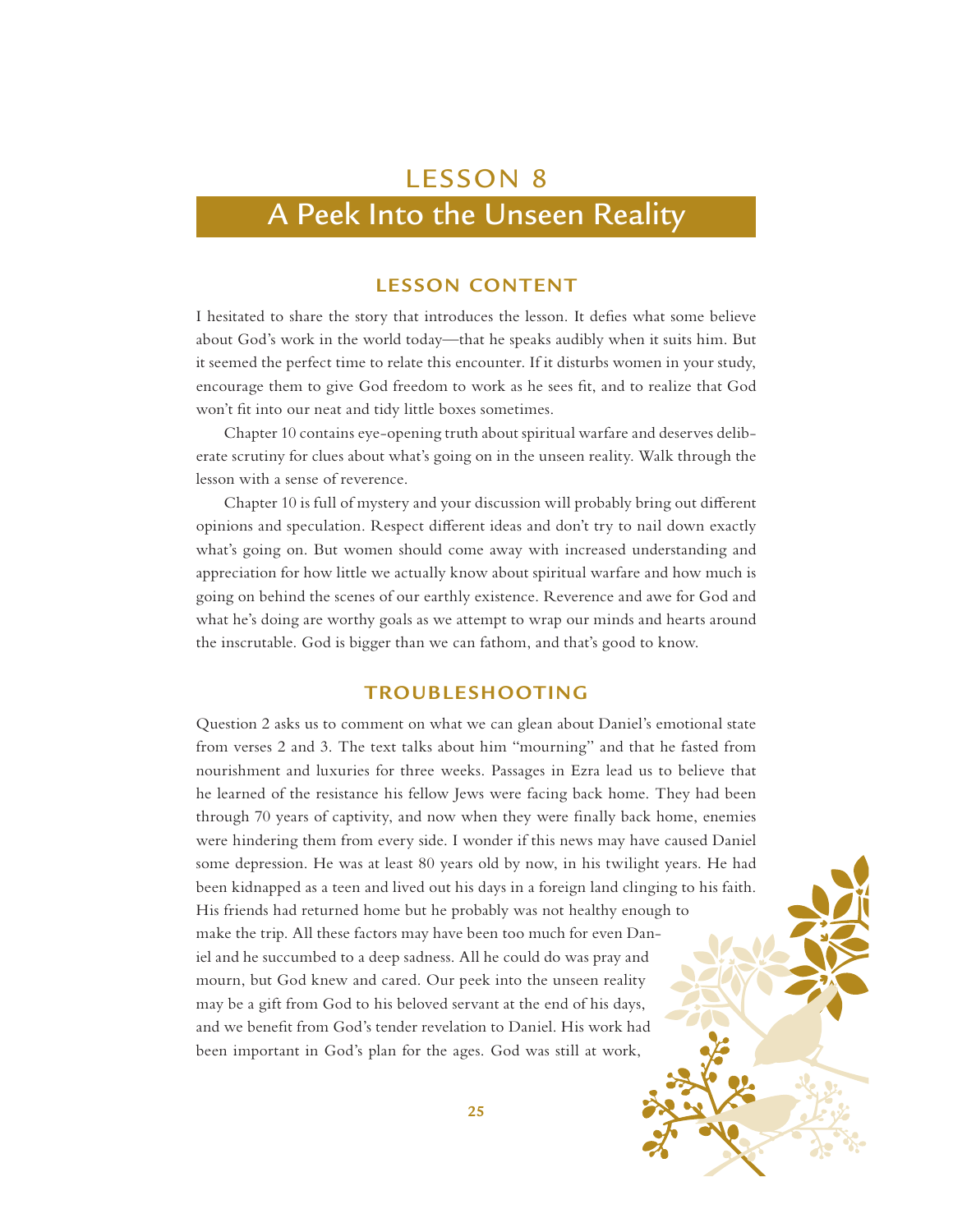#### DANIEL: *Discovering the Courage to Stand for Your Faith*—Leader's Guide

despite the bad news from home. God encouraged Daniel with amazing truths that few are privileged to see. We observe God's compassionate heart in these incredible verses.

In Question 5 we see that the angel touched Daniel to awaken him, and we observe touch in several other verses. Daniel also points out that these angel "touches" gave him strength. I asked questions related to these physical touches to cause us to think about the power of physical touch and to consider that these angels had a sort of physicality that allowed them to touch people and infuse strength into them. Was this strength the result of the power of caring that is communicated by touch, or was supernatural strength infused? We don't know. But even touch between people often communicates care, which strengthens. The question is simply designed to ask us to think about the power of touch and to consider that this power is manifested in the heavenly as well as earthly realms.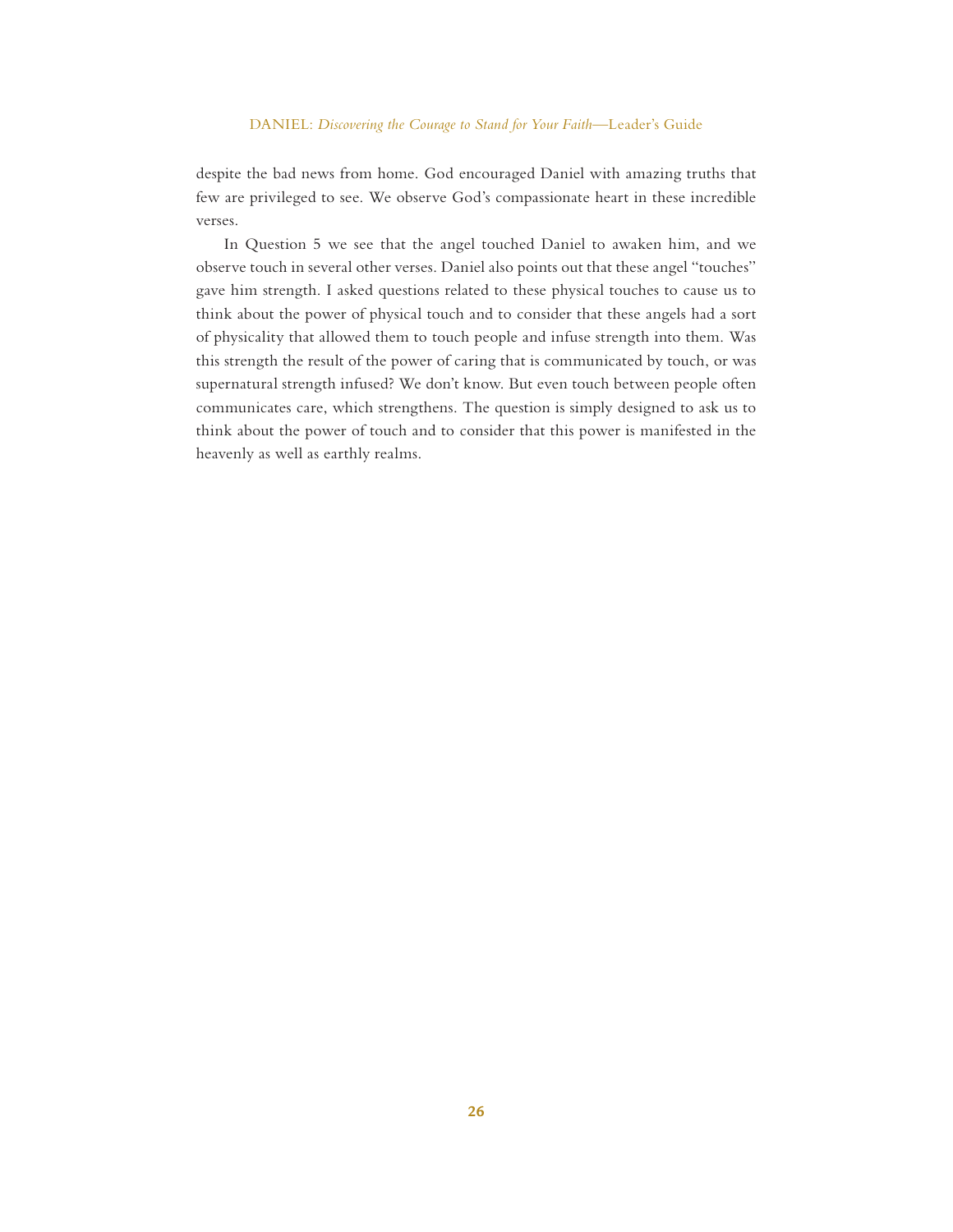### The End; He Wins

### **LESSON CONTENT**

You'll find an explanation for the structure of Lesson 10 in the introduction. This lesson focuses on passages that are still future for us, particularly the Antichrist and the culmination of earth history. These verses are deep, intriguing, and fascinating—and will require time and energy to work through, but, oh, the rewards! Again, we are dealing with mysteries and marvelous revelations that will be difficult to nail down but give us clues into God's ultimate plans. The many notes and sidebars should guide women in their understanding. Grasping these realities should help women gain perspective and strength as we live in post-Christian cultures. God is in control and he knows exactly what he is doing. That knowledge should help women live well even when our values are misunderstood and our principles mocked.

### **TROUBLESHOOTING**

Question 15 relates to verse 4 where Daniel is instructed to "roll up and seal the words of the scroll until the time of the end." Consult the sidebar by Miller for insight. The angel is not instructing Daniel to keep the words secret, but to make sure they are kept in a safe place and to preserve the revelation because it is valuable. Dr. Tom Constable also points out in his notes that Daniel is to "run his cylinder-seal across the bottom to guarantee authenticity" (page 143). This certifies that what was in the scroll and what God had revealed to him was truthful.

### **WILL YOU SAY GOOD-BYE OR GO ON TOGETHER?**

Is this a short-term group, or do you, as the leader, want to continue meeting? The first decision is yours. Count the cost. Is the group thriving? Bonding? Committed? Worth the effort you are investing? Answer these questions honestly. Every group has a beginning and an end. Is this the time for your group to disband? If so, tell the group your reasons, kindly but emphatically. Don't be pressured into continuing against your better judgment.

If you determine you're excited about leading the group through another study, you may want to poll the group to learn their desires. Plan a date to meet for a brainstorming session on what to study and